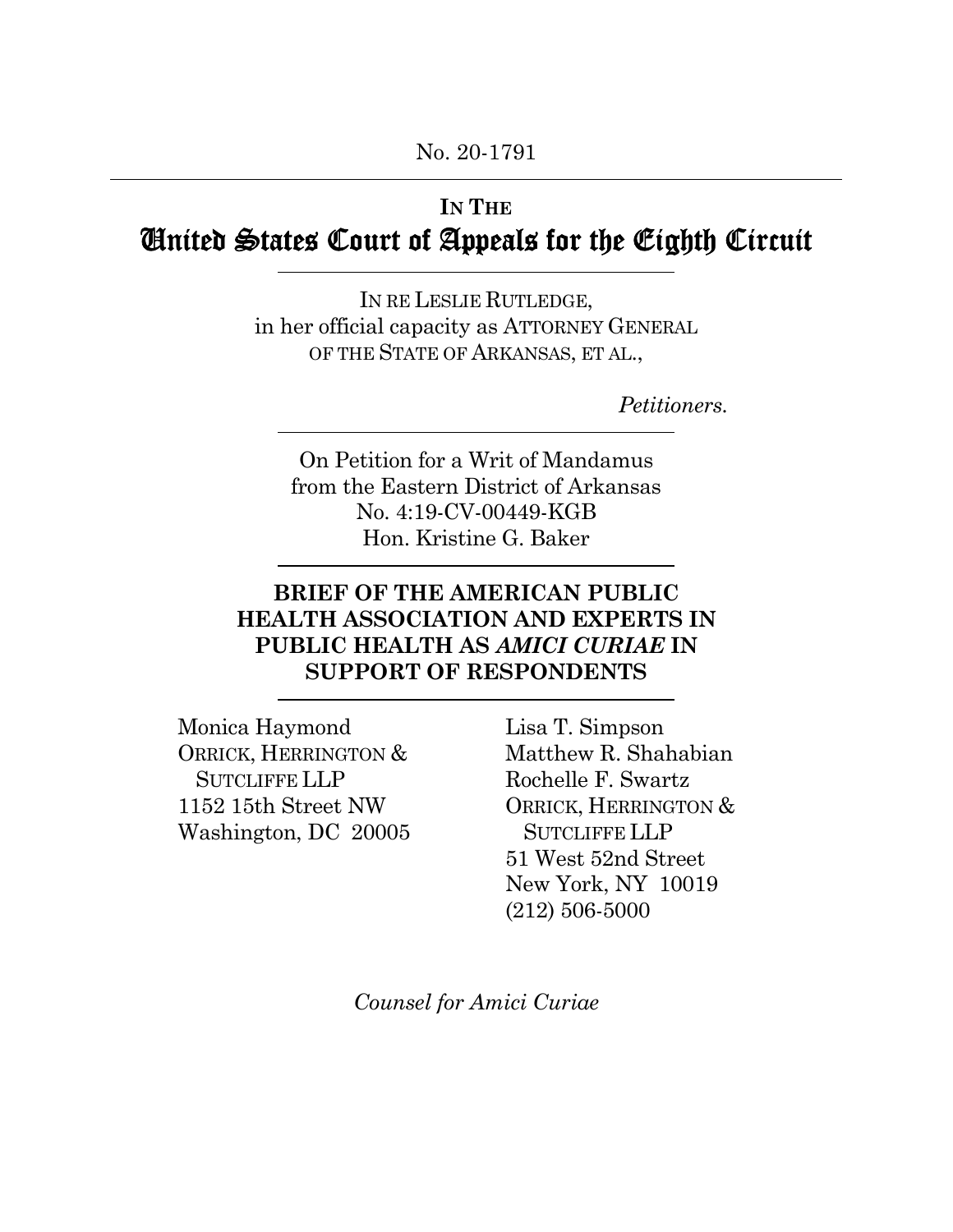# **TABLE OF CONTENTS**

| I.                        | Burdening Access To Essential Reproductive<br>Healthcare During A Pandemic Is Not Justified Under |                                                                                                       |    |  |
|---------------------------|---------------------------------------------------------------------------------------------------|-------------------------------------------------------------------------------------------------------|----|--|
|                           | $A_{\cdot}$                                                                                       | Essential healthcare must be maintained during                                                        |    |  |
|                           | <b>B.</b>                                                                                         |                                                                                                       |    |  |
| II.                       |                                                                                                   | Arkansas' Restriction Of Abortions Will Exacerbate<br>This Public Health Crisis With No Corresponding |    |  |
|                           | A.                                                                                                | Interstate travel increases when abortions are                                                        |    |  |
|                           | <b>B.</b>                                                                                         | When abortion is restricted, longer pregnancies<br>require more healthcare contacts and use more      |    |  |
| III.                      |                                                                                                   | Arkansas' Restriction Of Abortions Will Exacerbate                                                    |    |  |
| IV.                       |                                                                                                   | The Pandemic Will Continue for Months And Any<br>Delay In Access To Abortions Will Cause Substantial  |    |  |
| CONCLUSION                |                                                                                                   |                                                                                                       | 22 |  |
| CERTIFICATE OF COMPLIANCE |                                                                                                   |                                                                                                       |    |  |
| CERTIFICATE OF SERVICE    |                                                                                                   |                                                                                                       |    |  |
| <b>APPENDIX A</b>         |                                                                                                   |                                                                                                       |    |  |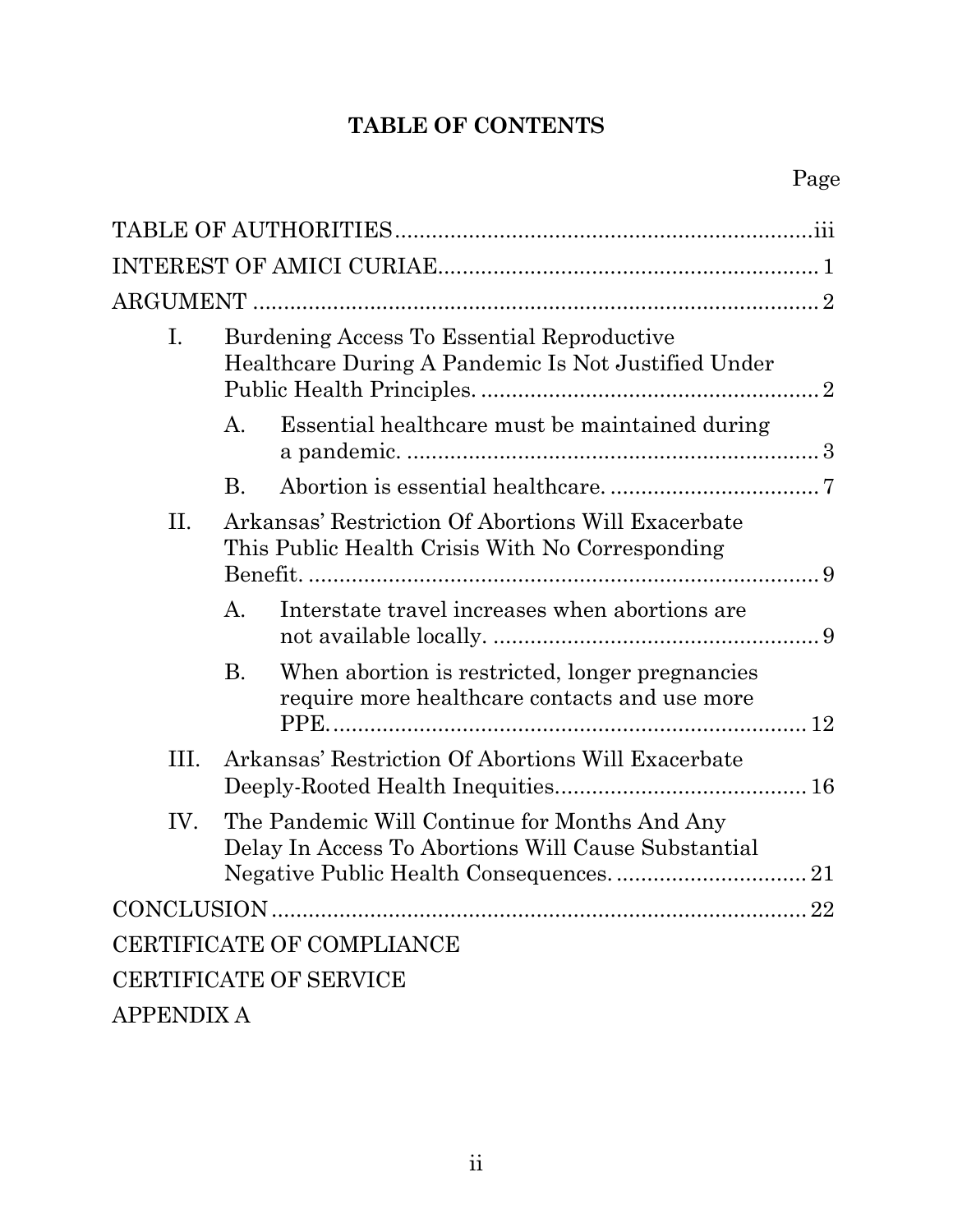### **TABLE OF AUTHORITIES**

# <span id="page-2-0"></span>**Cases**

| Emergency Application, App. 14, 151-52, Planned Parenthood<br>Center for Choice v. Abbott,                                                                                                                                                            |
|-------------------------------------------------------------------------------------------------------------------------------------------------------------------------------------------------------------------------------------------------------|
| <b>Other Authorities</b>                                                                                                                                                                                                                              |
| A. Wilder-Smith & D.O. Freedman, <i>Isolation</i> , <i>Quarantine</i> ,<br>Social Distancing and Community Containment: Pivotal<br>Role for Old-Style Public Health Measures in the Novel<br>Coronavirus (2019-nCoV) Outbreak, 27 J. of Travel Med. 1 |
| Alan Berube & Nicole Bateman, Who Are the Workers<br>Already Impacted by the COVID-19 Recession?, Brookings                                                                                                                                           |
| Am. Coll. of Obstetricians and Gynecologists, Joint<br>Statement on Abortion Access during the COVID-19                                                                                                                                               |
| Am. Coll. of Surgeons, COVID 19: Elective Case Triage<br>Guidelines for Surgical Care: Gynecology (Mar. 24, 2020),                                                                                                                                    |
| Am. Med. Ass'n, AMA Statement on Government<br>Interference in Reproductive Health Care (Mar. 30, 2020),                                                                                                                                              |
| Am. Med. Ass'n, AMA Underscores Importance of Science,<br>Data in COVID-19 Fight (Apr. 7, 2020),                                                                                                                                                      |
| ANSIRH, Women's Access to Abortion Improves Children's                                                                                                                                                                                                |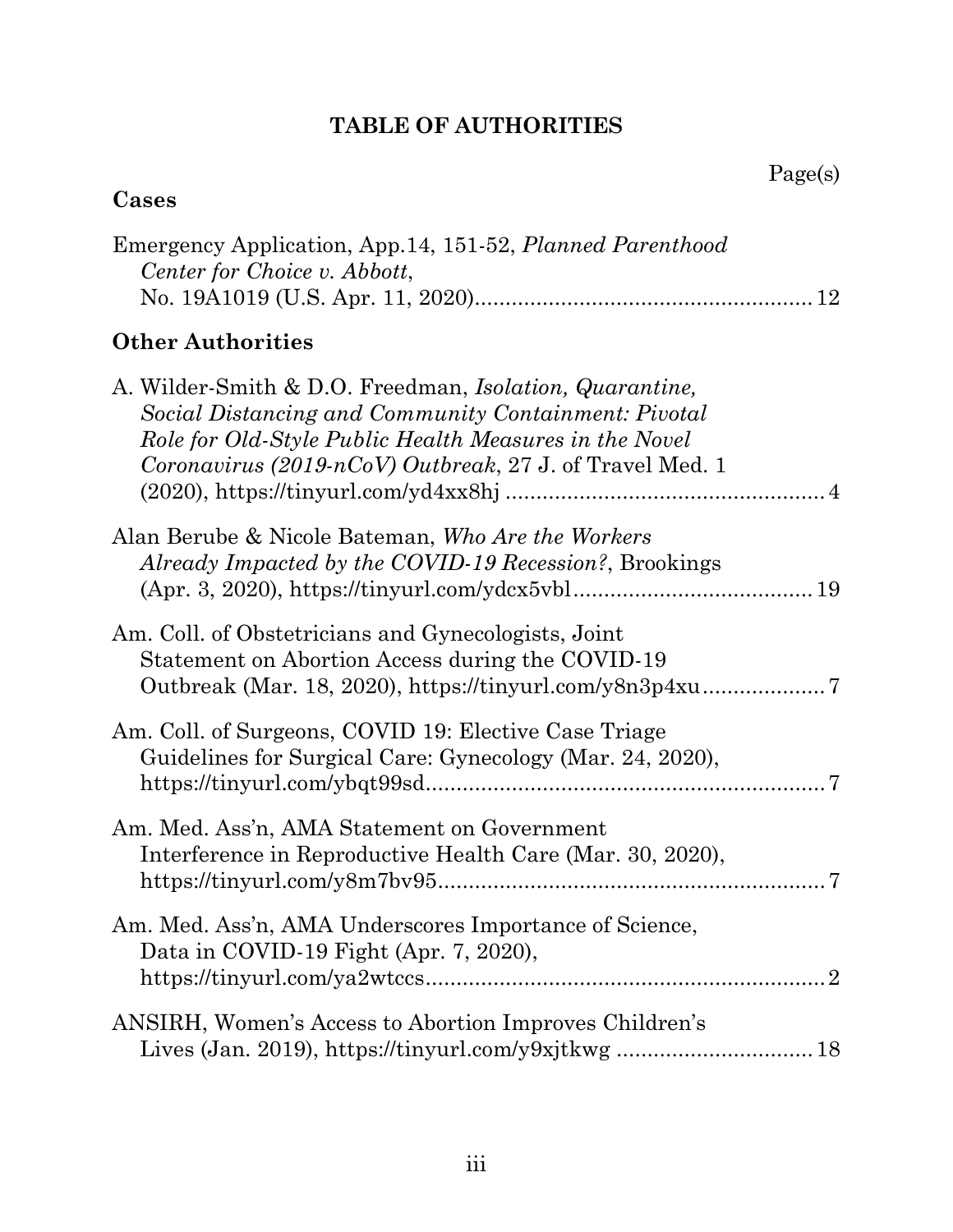<span id="page-3-0"></span>

| Benjamin Black & Gillian McKay, Covid-19 and<br>Reproductive Health: What Can We Learn From Previous<br>Epidemics? (Mar. 19, 2020), https://tinyurl.com/yad4mdp68, 17, 20   |
|-----------------------------------------------------------------------------------------------------------------------------------------------------------------------------|
| Callie Rennison & Mike Planty, Nonlethal Intimate Partner<br>Violence: Examining Race, Gender, and Income Patterns,                                                         |
| CDC, Community Mitigation Guidelines to Prevent<br><i>Pandemic Influenza—United States, 2017, 66 Morbidity &amp;</i><br>Mortality Wkly. Rep. 1 (2017),                      |
| CDC, Field Epidemiology Manual: Developing Interventions                                                                                                                    |
| CDC, Public Health Recommendations for Community-                                                                                                                           |
| CDC, Recommendation Regarding the Use of Cloth Face<br>Coverings, Especially in Areas of Significant Community-<br>Based Transmission (Apr. 3, 2020),                       |
| CDC, Violence Prevention: Risk and Protective Factors for<br>20                                                                                                             |
| Chris Bonell et al., <i>Dark Logic': Theorising the Harmful</i><br>Consequences of Public Health Interventions, 69 J.<br>Epidemiology & Community Health 95 (2014),         |
| Debra DeBruin et al., Social Justice in Pandemic<br><i>Preparedness</i> , 102 Am. J. Pub. Health 586 (2012),                                                                |
| Elizabeth G. Raymond & David A. Grimes, The Comparative<br>Safety of Legal Induced Abortion and Childbirth in the<br>United States, 119 Obstetrics & Gynecology 215 (2012), |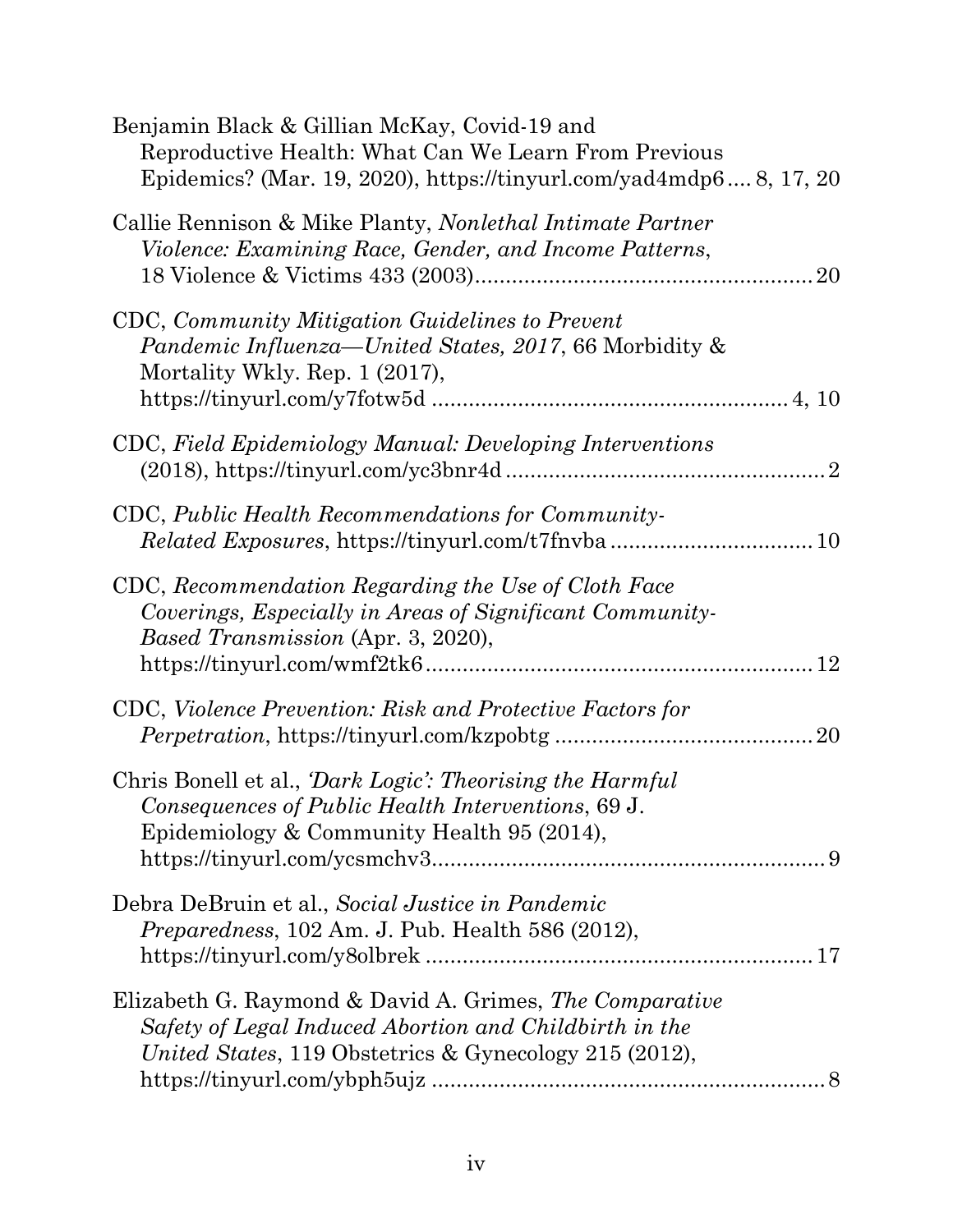| Elizabeth Miller et al., A Family Planning Clinic Partner<br>Violence Intervention to Reduce Risk Associated with                                                                                                |
|------------------------------------------------------------------------------------------------------------------------------------------------------------------------------------------------------------------|
| Ethics Subcomm. of the Advisory Comm. to the Dir., Centers<br>for Disease Control & Prevention (CDC), <i>Ethical</i><br>Guidelines in Pandemic Influenza (2007),                                                 |
| Grace Shih & Robin Wallace, <i>First-Trimester Pregnancy</i><br><i>Termination: Uterine Aspiration, UpToDate (Jan. 2020)</i> 14                                                                                  |
| Guttmacher Institute, <i>Induced Abortion</i> in the United States                                                                                                                                               |
| Harunor Rashid et al., <i>Evidence Compendium and Advice on</i><br>Social Distancing and Other Related Measures for<br><i>Response to an Influenza Pandemic</i> , 16 Paediatric                                  |
| Howard Markel et al., Nonpharmaceutical Interventions<br>Implemented by US Cities During the 1918-1919 Influenza<br><i>Pandemic</i> , 298 J. Am. Med. Ass'n 644 (2007),                                          |
| Human Rights Watch, US: Address Impact Of Covid-19 On<br><i>Poor</i> (Mar. 19, 2020), https://tinyurl.com/y8wbv4w7 16, 17                                                                                        |
| Ian Askew et al., Sexual and Reproductive Health and<br><i>Rights in Emergencies</i> , 94 Bull. World Health Org. 311                                                                                            |
| Inter-Agency Working Grp. on Reproductive Health in<br>Crises, Programmatic Guidance for Sexual and<br>Reproductive Health in Humanitarian and Fragile<br>Settings During the COVID-19 Pandemic (Apr. 10, 2020), |
| John Eligon et al., <i>Black Americans Face Alarming Rates of</i><br>Coronavirus Infection in Some States, N.Y. Times, Apr. 7,                                                                                   |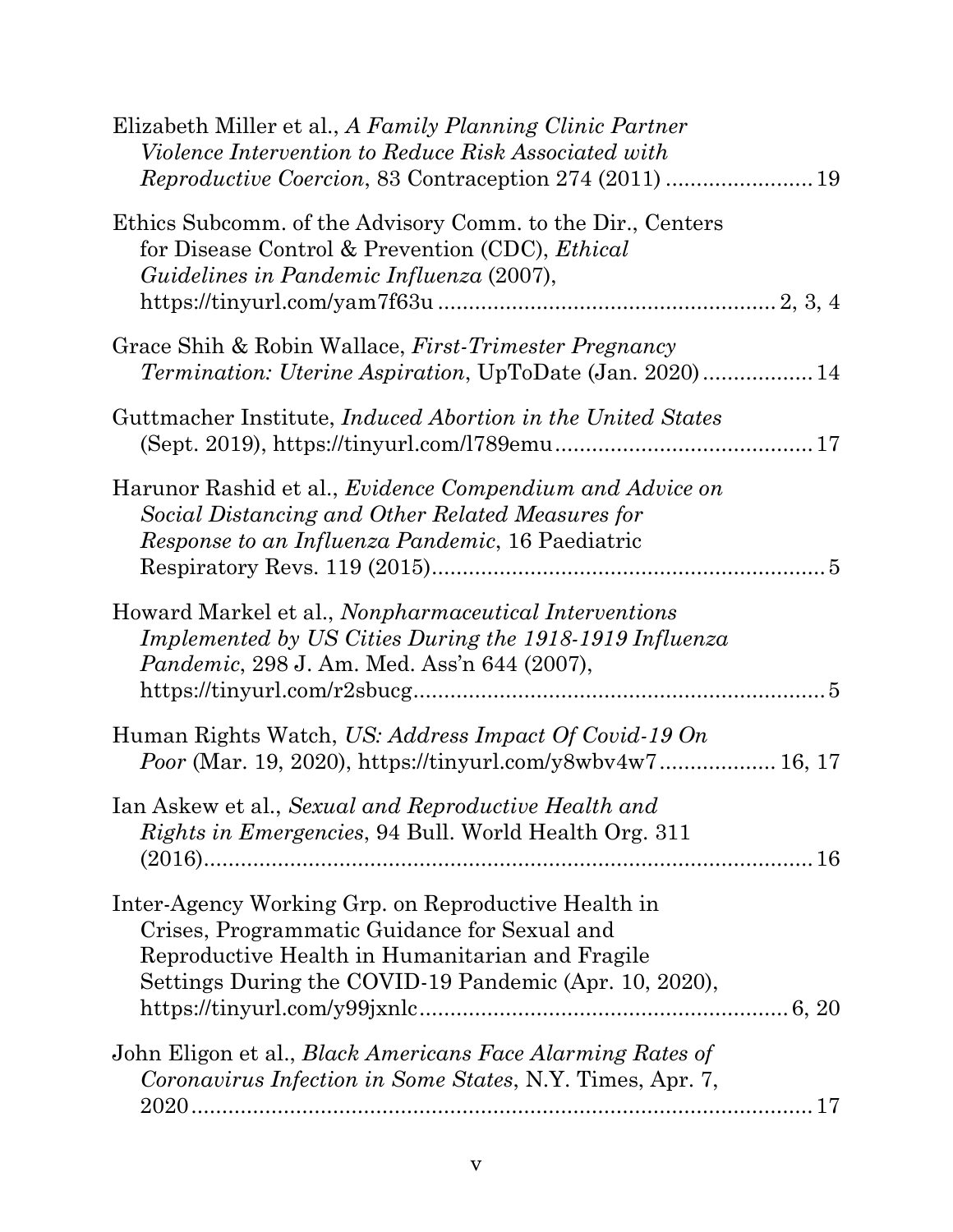| Jonathan Bearak et al., COVID-19 Abortion Bans Would<br>Greatly Increase Driving Distances for Those Seeking<br>Care, Guttmacher Inst. (updated Apr. 8, 2020)                                                                                   |  |
|-------------------------------------------------------------------------------------------------------------------------------------------------------------------------------------------------------------------------------------------------|--|
| Joseph Barbera et al., Large-Scale Quarantine Following<br>Biological Terrorism in the United States, 286 J. Am.                                                                                                                                |  |
| Joseph R. Fauver et al., Coast-to-Coast Spread of SARS-<br>CoV-2 in the United States Revealed By Genomic<br>Epidemiology (Mar. 26, 2020),                                                                                                      |  |
| Julia E. Aledort et al., Non-pharmaceutical Public Health<br>Interventions for Pandemic Influenza: An Evaluation of<br>the Evidence Base, 7 BMC Pub. Health 208 (2007),                                                                         |  |
| Kari White et al., The Potential Impacts of Texas' Executive<br><i>Order on Patients' Access to Abortion Care, Tex. Pol'y</i><br>Evaluation Project, Mar. 2020,                                                                                 |  |
| Kari White et al., <i>Experiences Accessing Abortion Care in</i><br>Alabama among Women Traveling for Services, 26                                                                                                                              |  |
| Kathryn Oliver et al., Understanding the Unintended<br>Consequences of Public Health Policies: The View of<br><i>Policymakers and Evaluators</i> , 19 BMC Pub. Health 1                                                                         |  |
| Laura Sochas et al., Counting Indirect Crisis-Related Deaths<br>in the Context of a Low-Resilience Health System: The<br>Case of Maternal and Neonatal Health During the Ebola<br><i>Epidemic in Sierra Leone</i> , 32 Health Policy & Planning |  |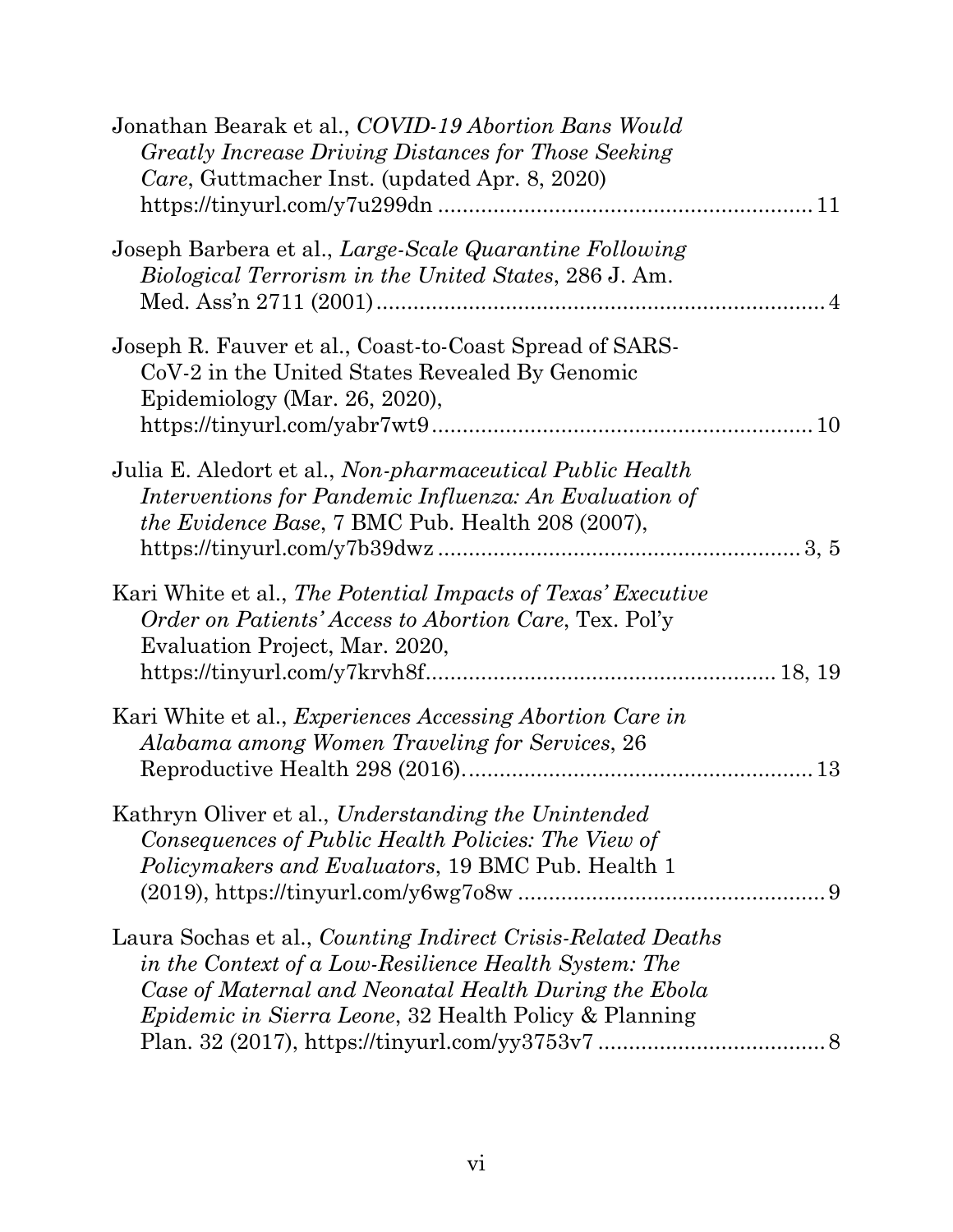| Michelle J. Bayefsky et al., <i>Abortion During The Covid-19</i><br>Pandemic—Ensuring Access to an Essential Health                                                                            |
|------------------------------------------------------------------------------------------------------------------------------------------------------------------------------------------------|
| Nishant Kishore et al., <i>Mortality in Puerto Rico after</i>                                                                                                                                  |
| Patricia A. McQuilkin et al., <i>Health-Care Access During the</i><br><i>Ebola Virus Epidemic in Liberia</i> , 97 Am. J. of Tropical                                                           |
| Rachel K. Jones & Jenna Jerman, How Far Did US Women<br><i>Travel for Abortion Services in 2008?, 22 J. Women's</i>                                                                            |
| Robert J. Blendon et al., <i>Public Response to Community</i><br>Mitigation Measures for Pandemic Influenza, 14<br>Emerging Infectious Diseases 778 (2008),                                    |
| Royal Coll. of Obstetricians & Gynaecologists, Coronavirus<br>(COVID-19) Infection and Abortion Care (Mar. 21, 2020),                                                                          |
| Sandra Crouse Quinn & Supriya Kumar, Health Inequalities<br>and Infectious Disease Epidemics, 12 Biosecurity and<br>Bioterrorism 263 (2014), https://tinyurl.com/y8kal3wv 16                   |
| Sandra Crouse Quinn et al., Racial Disparities in Exposure,<br>Susceptibility, and Access to Health Care in the US H1N1<br><i>Influenza Pandemic</i> , 101 Am. J. of Pub. Health 285 (2010) 17 |
| Sarah C.M. Roberts et al., Risk of Violence from the Man<br>Involved in the Pregnancy after Receiving or Being Denied<br>an Abortion, 12 BMC Med. 144 (2014),                                  |
| Scott Gottlieb et al., Am. Enter. Inst., National Coronavirus<br>Response (Mar. 28, 2020), https://tinyurl.com/vldomvg 10, 21                                                                  |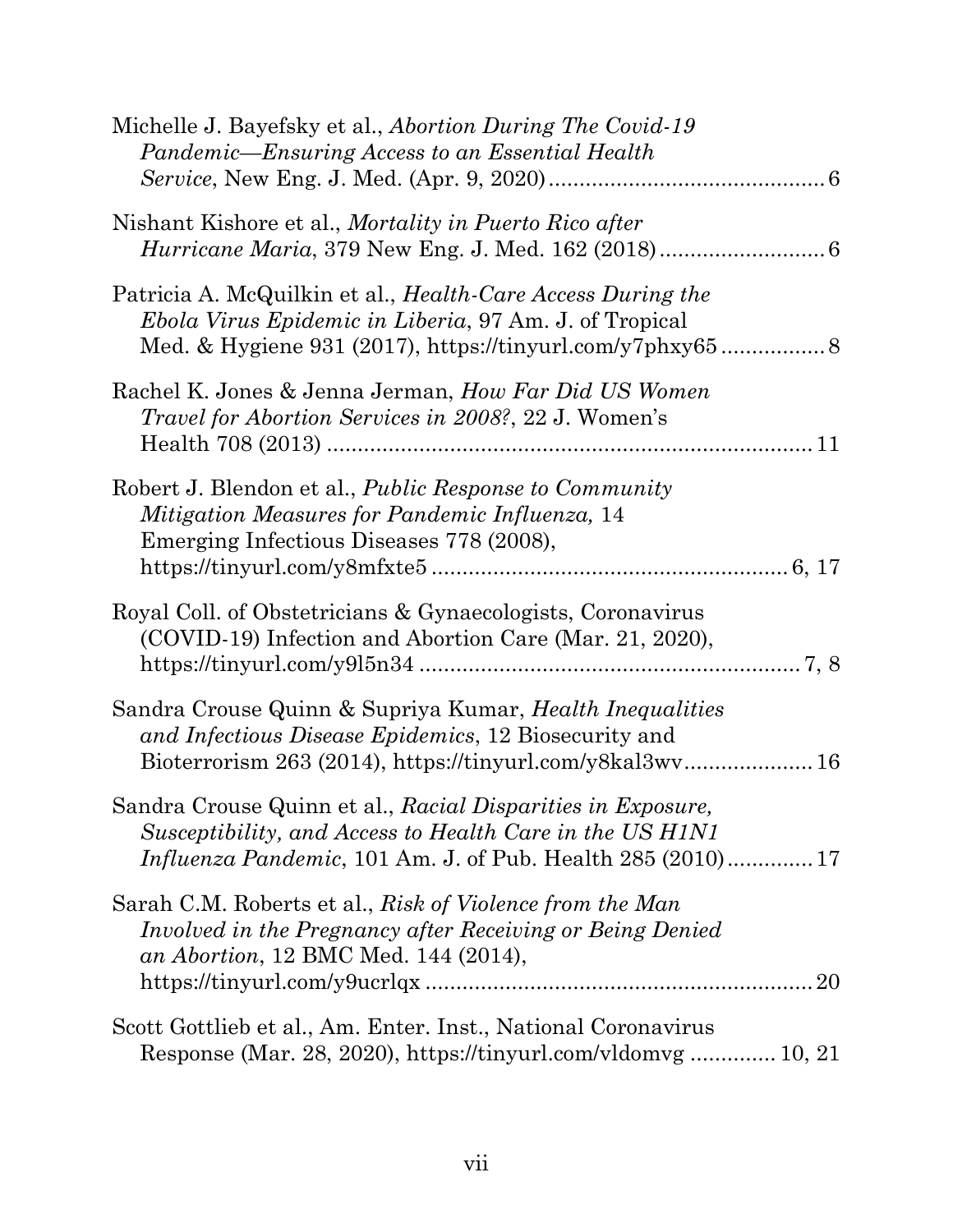| Shayna D. Cunningham et al., Association Between Maternal<br>Comorbidities and Emergency Department Use Among a<br>National Sample of Commercially Insured Pregnant<br><i>Women</i> , 24 Acad. Emergency Med. 940 (2017), |  |
|---------------------------------------------------------------------------------------------------------------------------------------------------------------------------------------------------------------------------|--|
| Sonja A. Rasmussen et al., Pandemic Influenza and<br><i>Pregnant Women</i> , 14 Emerging Infectious Diseases 95                                                                                                           |  |
| Stephen Kissler et al., Social Distancing Strategies for<br>Curbing the COVID-19 Epidemic (Mar. 2020),                                                                                                                    |  |
| Susheela Singh et al., Abortion Worldwide 2017: Uneven                                                                                                                                                                    |  |
| Tara C. Jatlaoui et al., <i>Abortion Surveillance – United</i><br><i>States, 2016, 68 Morbidity &amp; Mortality Wkly. Rep. 1</i>                                                                                          |  |
| United Health Foundation, Maternal Mortality in Arkansas                                                                                                                                                                  |  |
| United Nations Population Fund, COVID-19: A Gender Lens                                                                                                                                                                   |  |
| Urania Magriples et al., <i>Prenatal Health Care Beyond the</i><br>Obstetrics Service: Utilization and Predictors of<br>Unscheduled Care, 198 Am. J. Obstetrics Gynecolgy 1                                               |  |
| Ushma D. Upadhyay et al., <i>Incidence of Emergency</i><br>Department Visits and Complications After Abortion, 125<br>Obstetrics & Gynecology 175 $(2015)$ ,                                                              |  |
| White House, Guidelines for Opening Up America Again,                                                                                                                                                                     |  |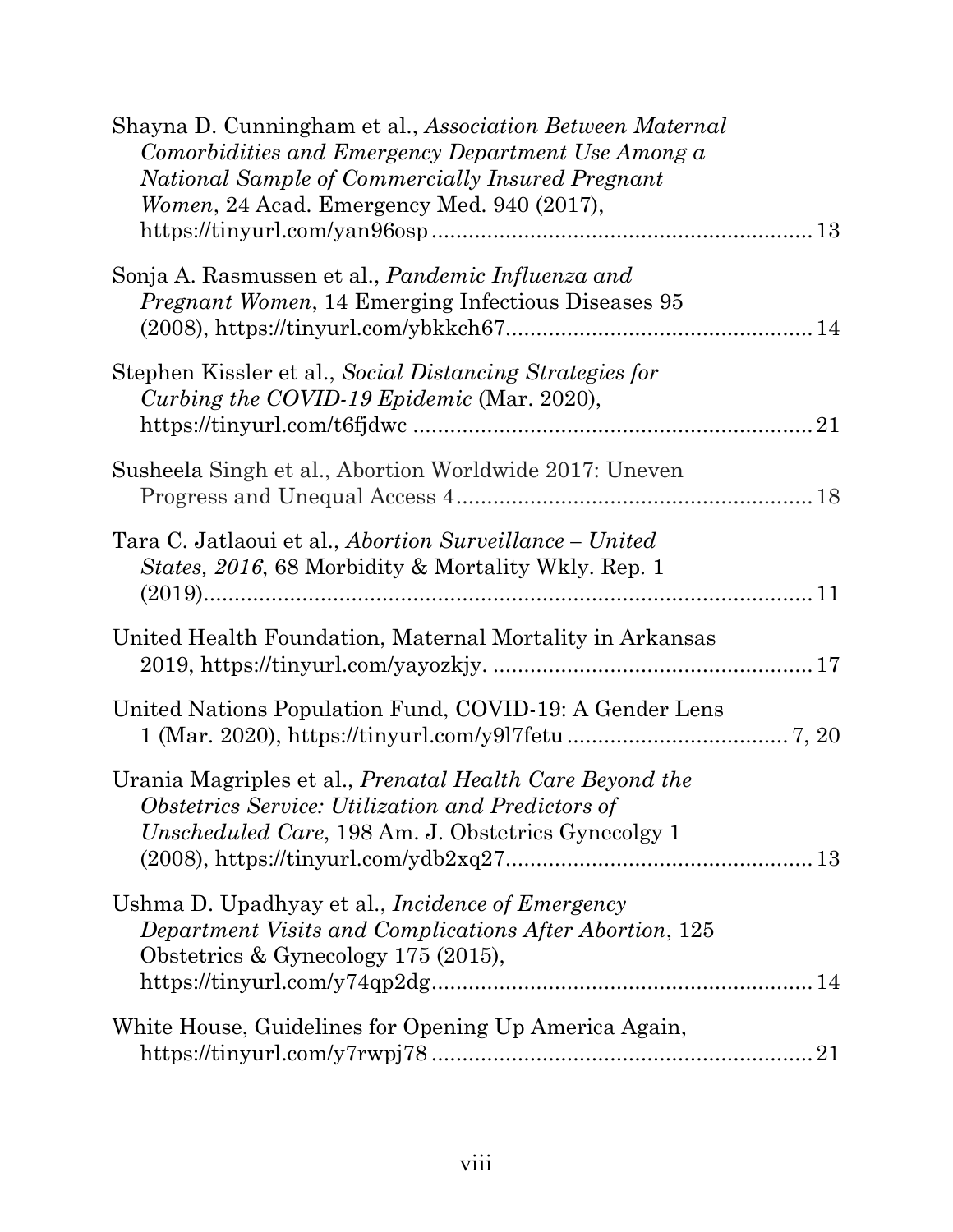| World Health Org. Writing Grp., Nonpharmaceutical                                                                 |
|-------------------------------------------------------------------------------------------------------------------|
| Interventions for Pandemic Influenza, National and<br><i>Community Measures</i> , 12 Emerging Infectious Diseases |
|                                                                                                                   |
|                                                                                                                   |
| World Health Organization, COVID-19: Operational                                                                  |
| Guidance for Maintaining Essential Health Services                                                                |
| During an Outbreak (Mar. 25, 2020),                                                                               |
|                                                                                                                   |
| World Health Organization, COVID-19 Strategic                                                                     |
| Preparedness and Response Plan (Feb. 12, 2020),                                                                   |
|                                                                                                                   |
| Yale Sch. of Pub. Health & Yale Law Sch., Achieving a Fair                                                        |
| and Effective COVID-19 Response (Mar. 2, 2020),                                                                   |
|                                                                                                                   |
|                                                                                                                   |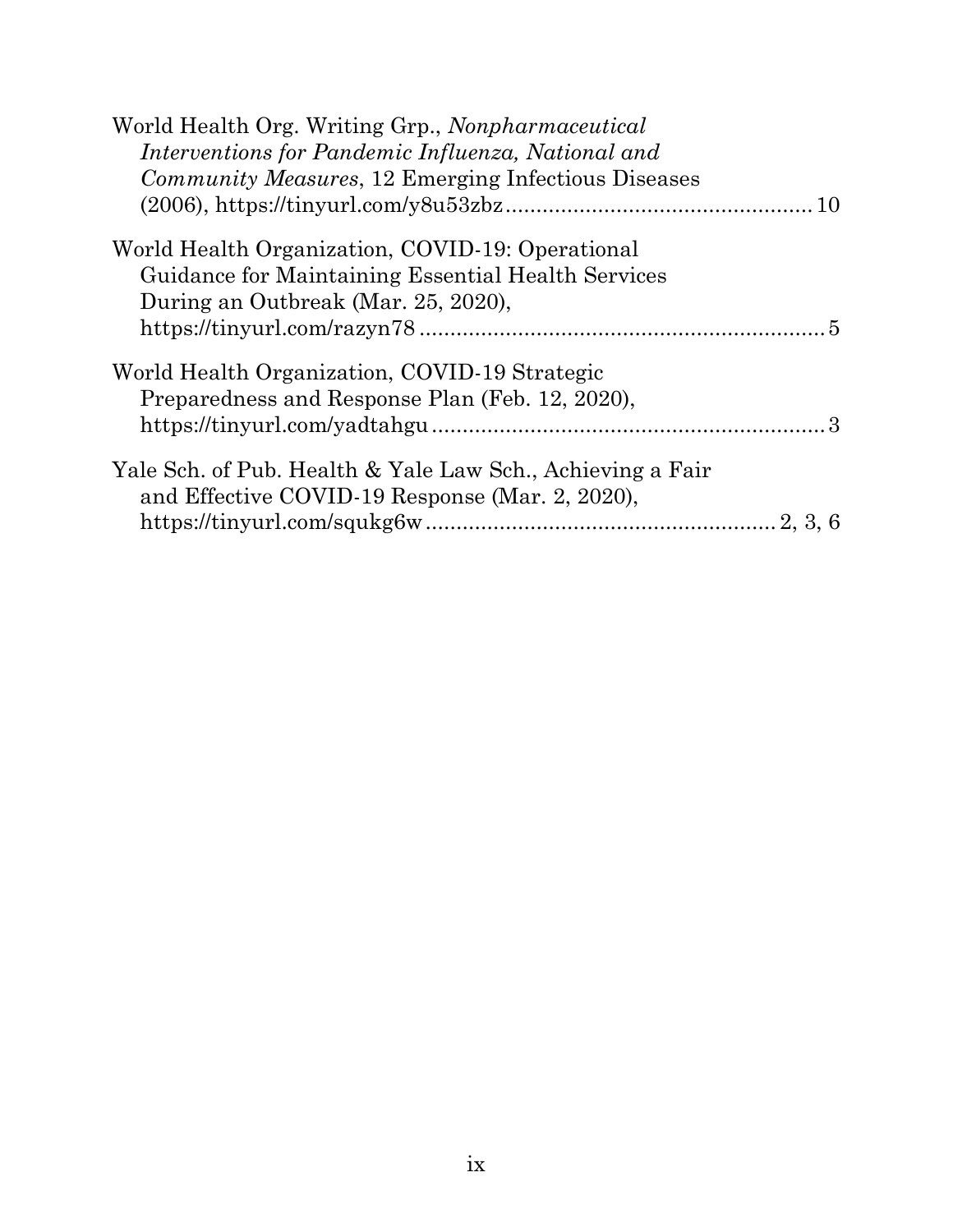#### **INTEREST OF AMICI CURIAE1**

<span id="page-9-0"></span> *Amici curiae* are public health experts, clinicians, and epidemiologists*.* Their work is devoted to understanding how diseases spread in populations, how best to prevent and treat them, and how to use that information to ensure that public policies are supported by rigorous medical and scientific evidence.

 The American Public Health Association is an organization of nearly 25,000 public health professionals that champions the health of all people and all communities, strengthens the profession of public health, shares the latest research and information, promotes best practices, and advocates for public health issues and policies grounded in research.

 The individual *amici* are leaders in their field: they include professors at Yale, Harvard, Columbia, NYU, Emory, and Johns Hopkins, and directors of public health institutes. *Amici* have

<sup>&</sup>lt;sup>1</sup> No party's counsel authored this brief in whole or in part. No party, party's counsel, or any person other than amicus or its counsel contributed money intended to fund preparing or submitting this brief. A complete list of amici is attached as Appendix A. Pursuant to Fed. R. App. P. 29(a)(2) & (6), *amici* have filed a motion for leave to file this brief.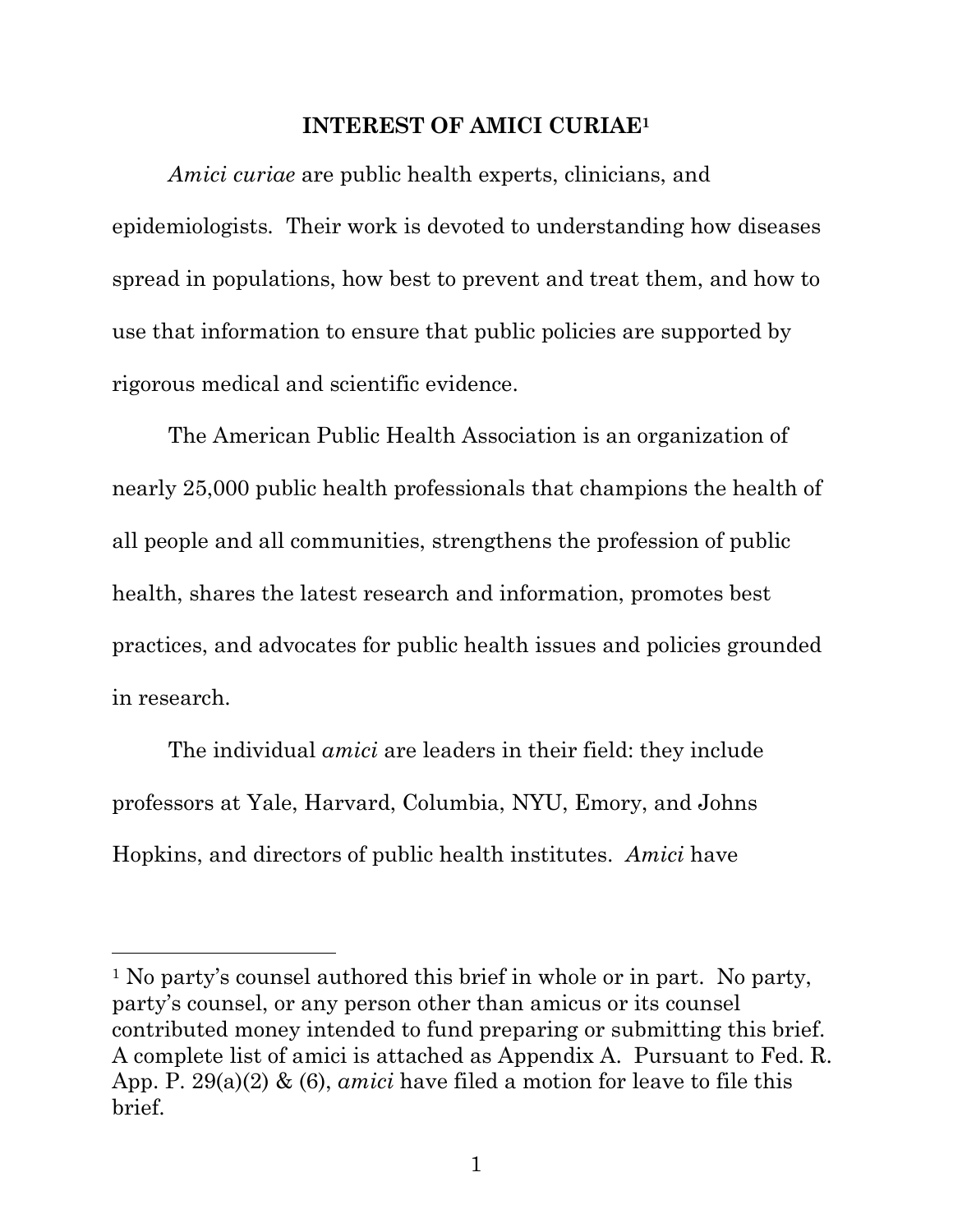<span id="page-10-0"></span> responded to SARS, Zika, Ebola, HIV/AIDS, Tuberculosis, and other local and global disease outbreaks, working as, or with, front-line public panels, legislators, global health security teams, and non-profit organizations to develop innovative solutions to emerging infectious diseases. health practitioners, public health researchers, government advisory

 *Amici* share a professional commitment to evidence-based research and public health. From that perspective, *amici* are deeply concerned by Arkansas' decision to restrict access to abortions during the COVID-19 pandemic because it will endanger public health.

### **ARGUMENT**

# **I. Burdening Access To Essential Reproductive Healthcare During A Pandemic Is Not Justified Under Public Health Principles.**

Public health control measures must be "evidence-informed":

Pandemic response should be guided by the best available scientific

evidence and respect for individual autonomy.2 Any public health

 2 Ethics Subcomm. of the Advisory Comm. to the Dir., Centers for Disease Control & Prevention (CDC), *Ethical Guidelines in Pandemic Influenza* 8-9 (2007) ("CDC, *Ethical Guidelines*"), https://tinyurl.com/yam7f63u; CDC, *Field Epidemiology Manual:*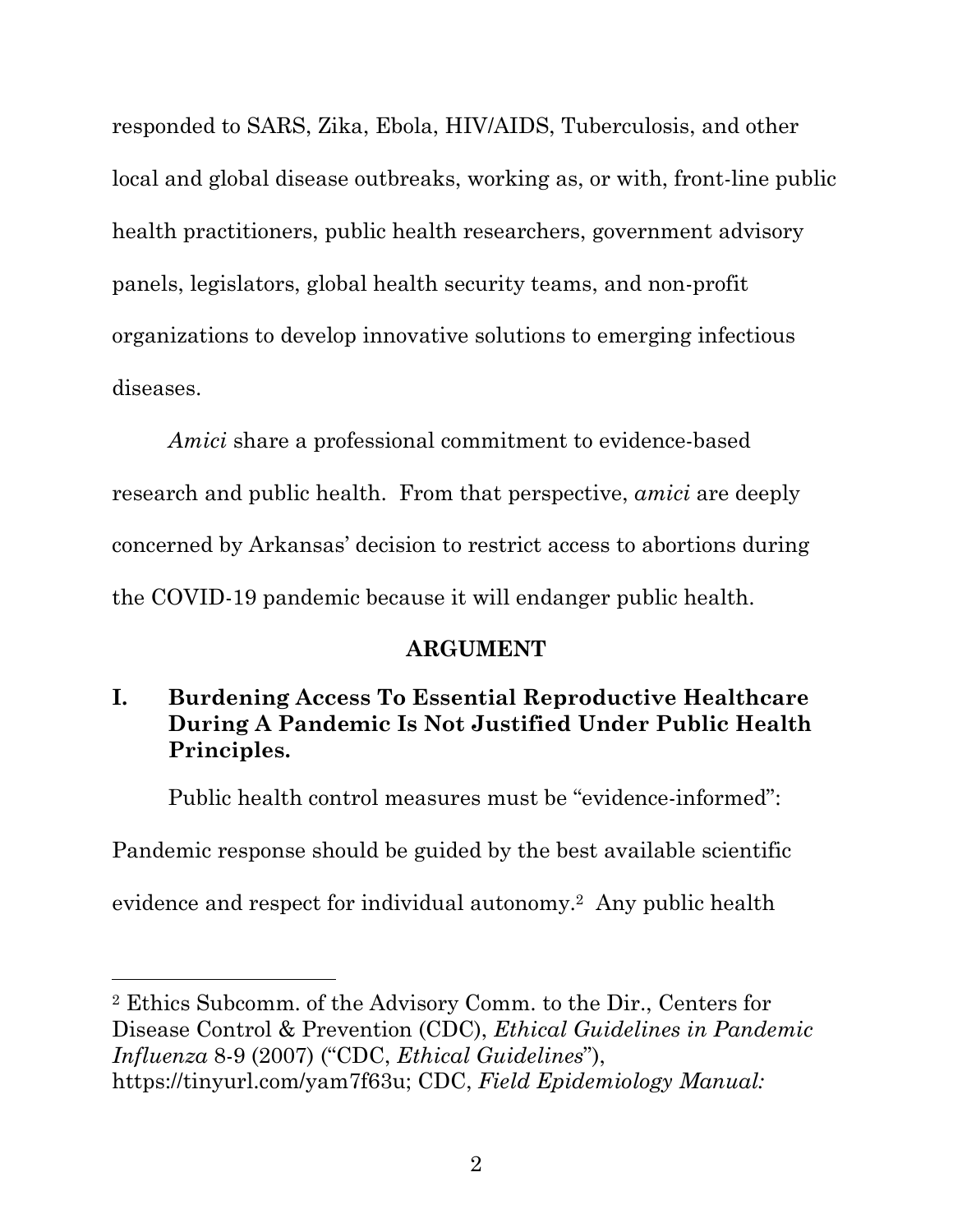<span id="page-11-0"></span> measure must be "proportional to the risk presented by those affected, scientifically sound, transparent to the public, the least restrictive means to protect public health, and regularly revisited to ensure that they are still needed as the epidemic evolves."3 Restrictions that are not evidence-informed and carefully tailored can cause the very harms to public health that the response to the pandemic intends to avoid.

### **A. Essential healthcare must be maintained during a pandemic.**

An effective public health response must contain the spread of the

contagion and maintain access to essential healthcare services.4 One

category of pandemic-mitigation measures, referred to as

 *Developing Interventions* (2018), https://tinyurl.com/yc3bnr4d; Yale Sch. of Pub. Health & Yale Law Sch., Achieving a Fair and Effective COVID- 19 Response 4 (Mar. 2, 2020) ("Yale COVID-19 Letter"), https://tinyurl.com/squkg6w; Am. Med. Ass'n, AMA Underscores Importance of Science, Data in COVID-19 Fight (Apr. 7, 2020), https://tinyurl.com/ya2wtccs.

 An "evidence-informed" standard is "somewhat less rigorous" than an "evidence-based" standard because it acknowledges that public health officials responding to a pandemic may have to make decisions with imperfect information. CDC, *Ethical Guidelines*, *supra*, at 8. 3 Yale COVID-19 Letter, *supra* n.2, at 1; *see also* CDC, *Ethical Guidelines*, *supra* n.2, at 5.

 4 World Health Organization, COVID-19 Strategic Preparedness and Response Plan 2 (Feb. 12, 2020), https://tinyurl.com/yadtahgu.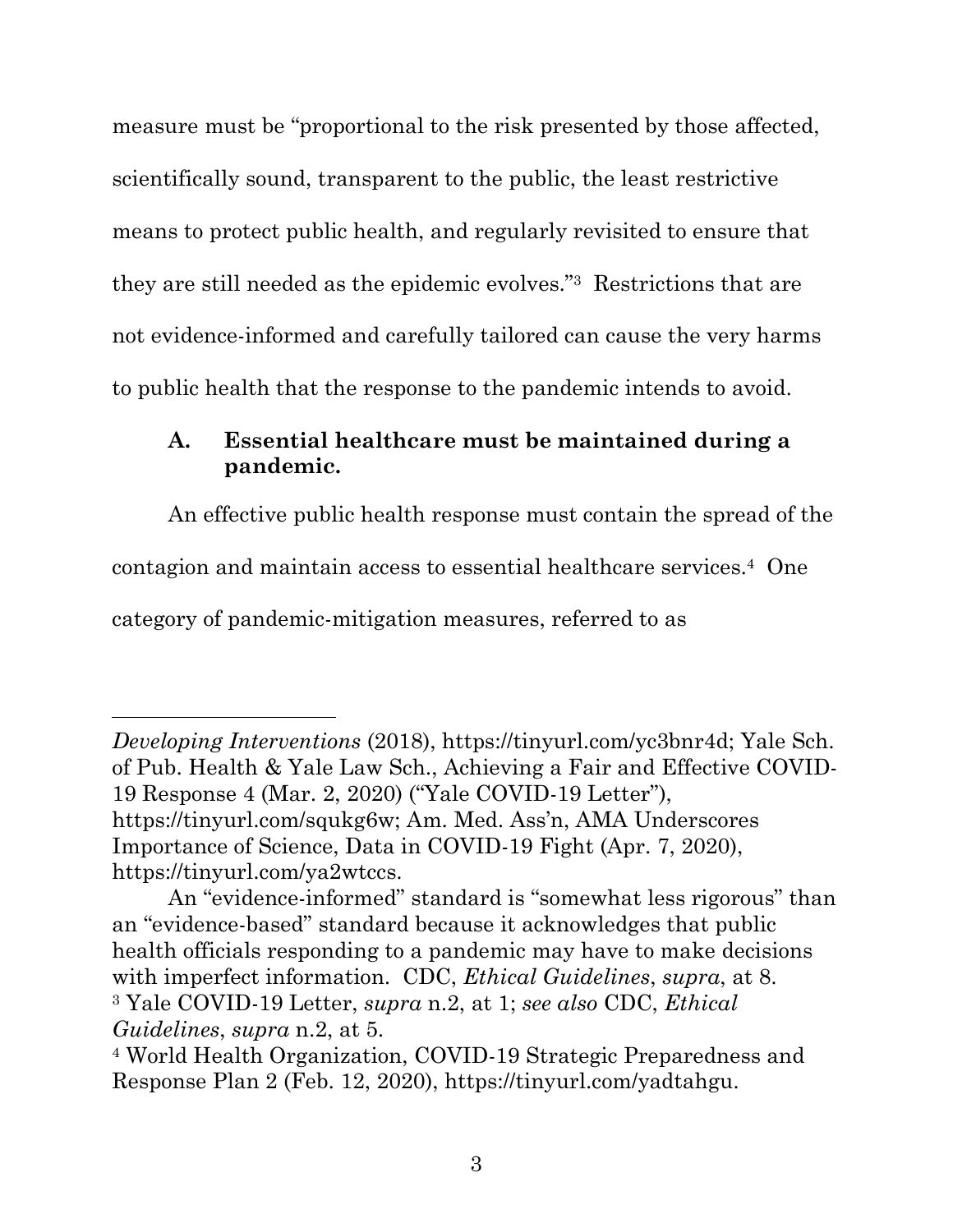"nonpharmaceutical interventions," reduces the effective rate of human- to-human transmission of the virus through means such as community hygiene, surveillance and diagnostic measures, isolation of the sick, and social distancing.<sup>5</sup> These interventions can help maintain healthcare capacity until pharmaceutical interventions—vaccines and antiviral drugs—become available.6 But because nonpharmaceutical interventions can limit individual freedom and, like other kinds of interventions, cause unintended negative consequences, they must be approached with "great care" and carefully tailored to avoid outsized social harm.7

 Restricting access to healthcare services during a pandemic should only be undertaken if there is evidence that it will improve public health and not endanger the health of patients who require

 5 Julia E. Aledort et al., *Non-pharmaceutical Public Health Interventions for Pandemic Influenza: An Evaluation of the Evidence Base*, 7 BMC Pub. Health 208, 210 (2007),

 https://tinyurl.com/y7b39dwz. 6 A. Wilder-Smith & D.O. Freedman, *Isolation, Quarantine, Social Distancing and Community Containment: Pivotal Role for Old-Style Public Health Measures in the Novel Coronavirus (2019-nCoV) Outbreak*, 27 J. of Travel Med. 1, 3 (2020), https://tinyurl.com/yd4xx8hj; CDC, *Ethical Guidelines*, *supra* n.2, at 2 n.8. 7 CDC, *Ethical Guidelines*, *supra* n.2, at 4.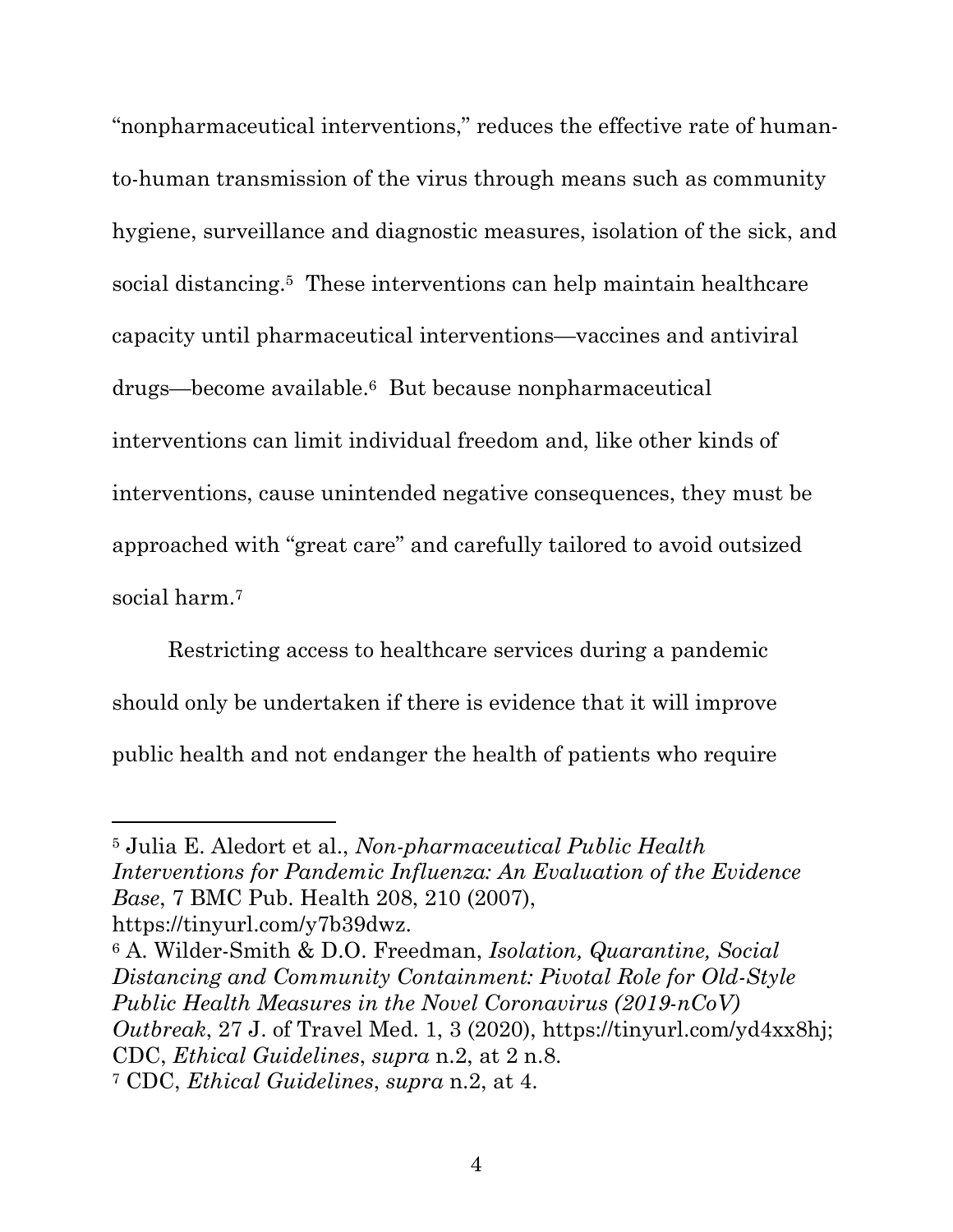<span id="page-13-0"></span> access to those services. Guidance on nonpharmaceutical interventions discusses restrictions on social gatherings by closing schools, encouraging workplace telecommuting, and cancelling mass gatherings such as concerts, festivals, and sporting events; not the restriction of access to essential healthcare.8

 When considering postponing nonessential healthcare in a pandemic, one of the key questions is which health services are essential and "time-sensitive" and which are not.<sup>9</sup> In evaluating particular procedures, officials should seek guidance from public health

 https://tinyurl.com/y7fotw5d; Joseph Barbera et al., *Large-Scale Quarantine Following Biological Terrorism in the United States*, 286 J. Am. Med. Ass'n 2711, 2711, 2716 (2001); Harunor Rashid et al.,  *Evidence Compendium and Advice on Social Distancing and Other Related Measures for Response to an Influenza Pandemic*, 16 Paediatric Respiratory Revs. 119, 121 (2015); Howard Markel et al.,  *Nonpharmaceutical Interventions Implemented by US Cities During the 1918-1919 Influenza Pandemic*, 298 J. Am. Med. Ass'n 644, 645 (2007),  https://tinyurl.com/r2sbucg; Aledort*, supra* n.5, at 213. 9 World Health Organization, COVID-19: Operational Guidance for Maintaining Essential Health Services During an Outbreak 4 (Mar. 25, 2020), https://tinyurl.com/razyn78 ("WHO, COVID-19 Operational Guidance").

 <sup>8</sup>*E.g.*, CDC, *Community Mitigation Guidelines to Prevent Pandemic Influenza—United States, 2017*, 66 Morbidity & Mortality Wkly. Rep. 1, 1-2, 6 (2017) ("CDC, *Community Mitigation*"),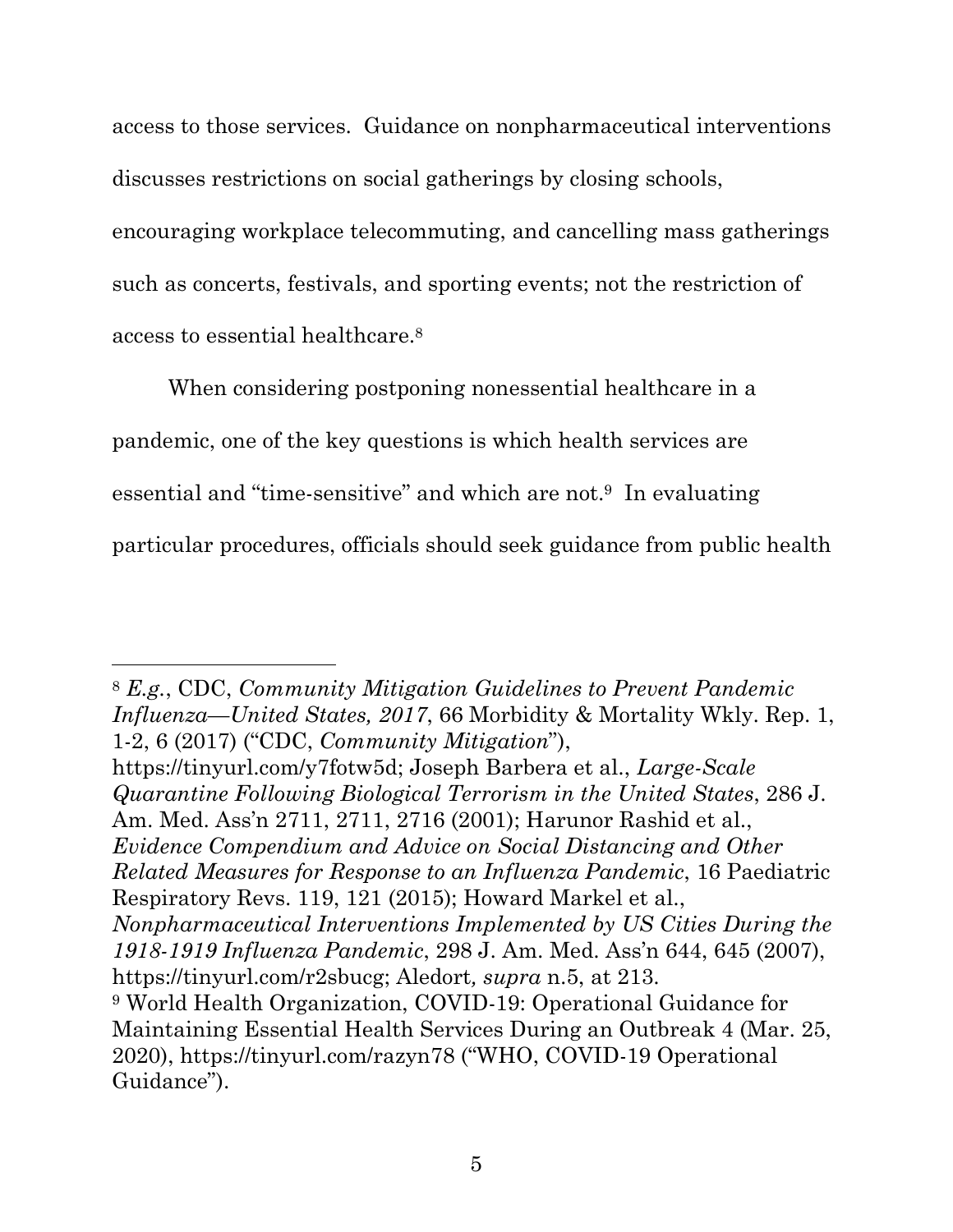<span id="page-14-0"></span> experts who can apprise them of the likely consequences of postponement based on evidence and sound medical judgment.

 Without essential health services, many will suffer serious medical consequences or even die from conditions that were otherwise treatable. Experience in past epidemics has shown that lack of access to essential health services can result in increases in morbidity and mortality that last long after the epidemic, and can result in more deaths than those caused by the epidemic itself.10

 In addition, denying access to essential health services undermines the effectiveness of public health guidance to self-isolate and practice social distancing. People are less likely to cooperate with public health directives if they need to seek other means of obtaining medical services for themselves or their family members.11

 10 Inter-Agency Working Grp. on Reproductive Health in Crises, Programmatic Guidance for Sexual and Reproductive Health in Humanitarian and Fragile Settings During the COVID-19 Pandemic 1 (Apr. 10, 2020), ("IAWG, COVID-19 Guidance"),

 https://tinyurl.com/y99jxnlc; *cf.* Nishant Kishore et al., *Mortality in Puerto Rico after Hurricane Maria*, 379 New Eng. J. Med. 162, 168 (2018).

 11 Yale COVID-19 Letter, *supra* n.2, at 3-5; Robert J. Blendon et al.,  *Public Response to Community Mitigation Measures for Pandemic*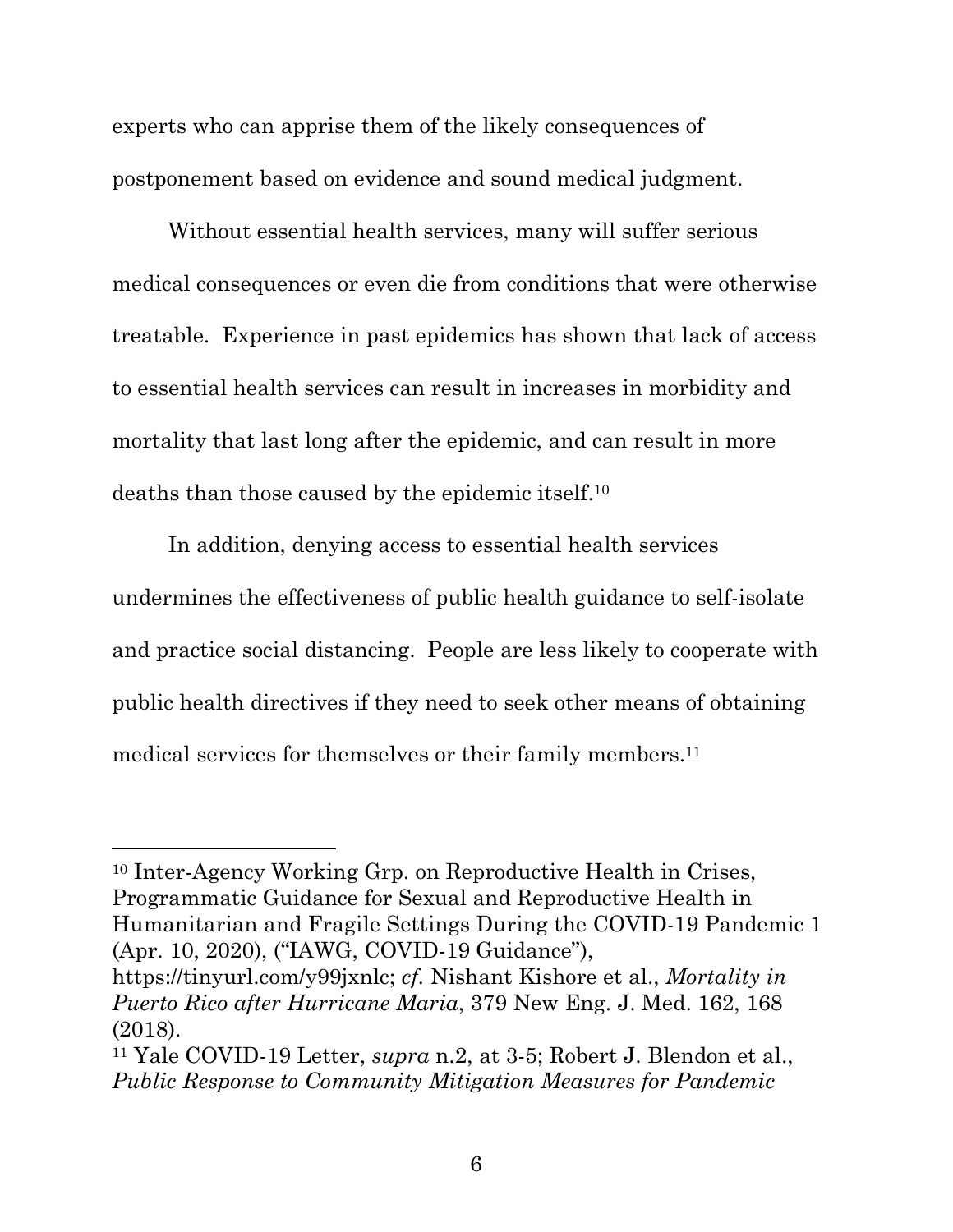### <span id="page-15-0"></span> **B. Abortion is essential healthcare.**

"Abortion is an essential health service."12 *Amici* agree that

access to abortion must be maintained during the COVID-19 pandemic.

This is consistent with the views of prominent medical and public

health organizations, including the American Medical Association,

American College of Surgeons, and the American College of

Obstetricians and Gynecologists.13

 *Influenza,* 14 Emerging Infectious Diseases 778, 780 tbl.1 (2008), https://tinyurl.com/y8mfxte5. https://tinyurl.com/y8mfxte5. 12 Michelle J. Bayefsky et al., *Abortion During The Covid-19* 

 *Pandemic—Ensuring Access to an Essential Health Service*, New Eng. J. Med. (Apr. 9, 2020), https://tinyurl.com/ycgyv7qw.

 13 Am. Med. Ass'n, AMA Statement on Government Interference in Reproductive Health Care (Mar. 30, 2020),

 https://tinyurl.com/y8m7bv95; Am. Coll. of Surgeons, COVID 19: Elective Case Triage Guidelines for Surgical Care: Gynecology (Mar. 24, 2020), https://tinyurl.com/ybqt99sd; Am. Coll. of Obstetricians and Gynecologists, Joint Statement on Abortion Access during the COVID- 19 Outbreak (Mar. 18, 2020) ("ACOG Joint Statement"), https://tinyurl.com/y8n3p4xu; *accord* United Nations Population Fund, COVID-19: A Gender Lens 1, 1 (Mar. 2020) ("UNFPA, Gender Lens"), https://tinyurl.com/y9l7fetu; Royal Coll. of Obstetricians & Gynaecologists, Coronavirus (COVID-19) Infection and Abortion Care 5 (Mar. 21, 2020), https://tinyurl.com/y9l5n34s; Int'l Fed. of Gynecology and Obstetrics, Abortion Access and Safety With COVID-19 (Mar. 31, 2020), https://tinyurl.com/y7q897dn.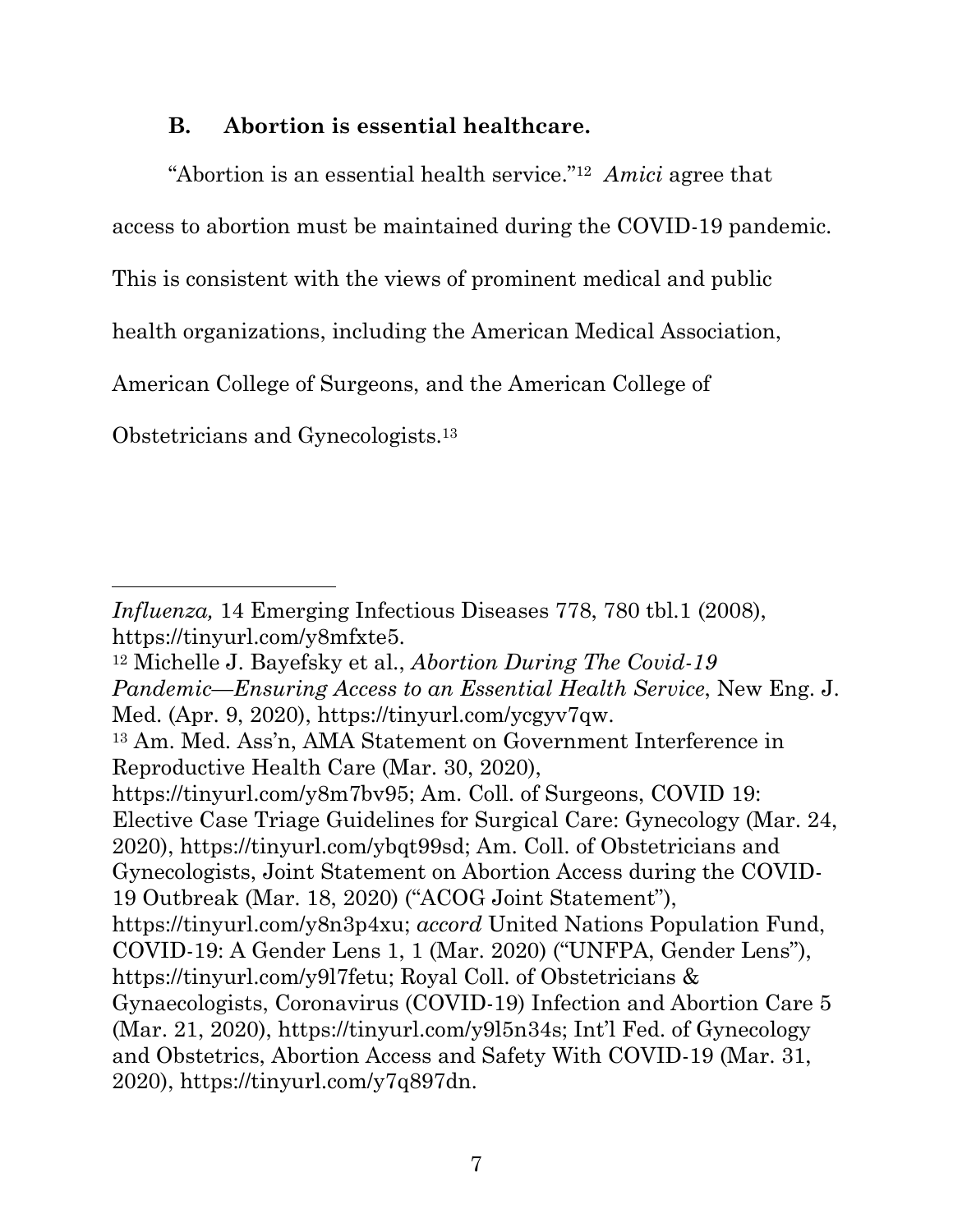Abortion is a time-sensitive medical need. Pregnant women have a limited amount of time during which to seek a safe and legal abortion. While abortion is safe, potential health risks increase as it is delayed.<sup>14</sup> Moreover, the risk of complications from abortion increases as gestation progresses.15 And delay in care can be especially "devastating" for "high risk groups," like pregnant women "with significant co-morbidities, or who are seeking termination for reasons of fetal anomaly."<sup>16</sup>

 Restricting access to abortion may also mean that delay renders abortion unavailable to women whose pregnancies are at later gestational ages when fetal abnormalities are diagnosed, or who face barriers in reaching a clinic. Pregnancies carried to term have far higher rates of mortality and morbidity than abortions<sup>17</sup> The recent Ebola outbreaks in West Africa demonstrated the importance of maintaining reproductive health services during an epidemic, as

 14 ACOG Joint Statement, *supra* n.13; Int'l Fed. of Gynecology and Obstetrics, *supra* n.13. 15 *See* ACOG Br. at 9.

 $15$  See ACOG Br. at 9.

 16 Royal Coll. of Obstetricians & Gynaecologists, *supra* n.13, at 6. <sup>17</sup>*Id.* at 5; Elizabeth G. Raymond & David A. Grimes, *The Comparative Safety of Legal Induced Abortion and Childbirth in the United States*, 119 Obstetrics & Gynecology 215, 216-17 (2012), https://tinyurl.com/ybph5ujz.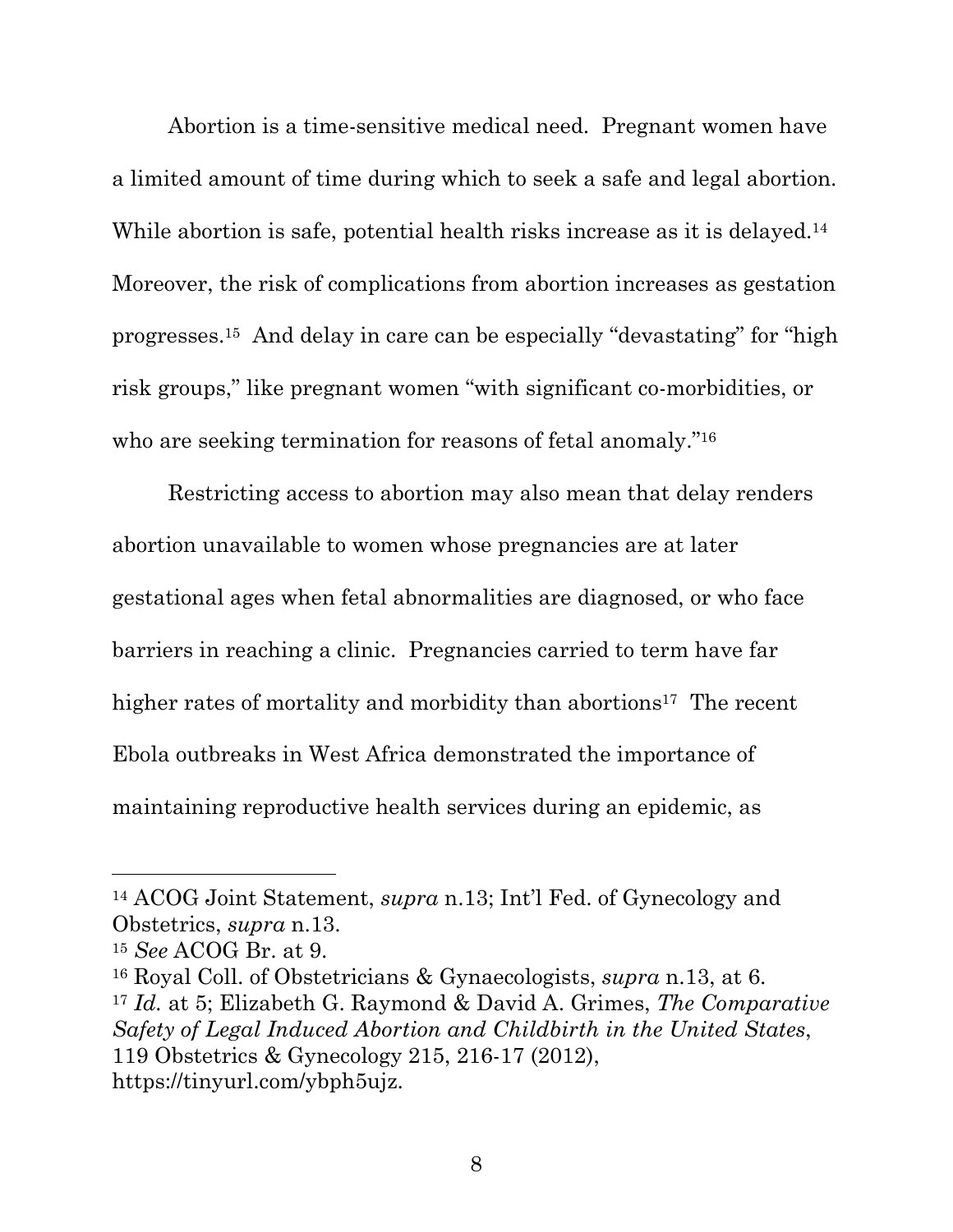<span id="page-17-0"></span> obstacles in obtaining essential reproductive healthcare there led to dramatic increases in maternal morbidity and mortality.18

 Given these risks, public health officials must ensure that the expected impact of any nonpharmaceutical intervention during a pandemic, such as restricting access to an essential healthcare service like abortion, will advance and not endanger public health.

## **II. Arkansas' Restriction Of Abortions Will Exacerbate This Public Health Crisis With No Corresponding Benefit.**

# **A. Interstate travel increases when abortions are not available locally.**

Effective public health measures account for the negative

consequences of interventions used to curtail a health crisis.19 Any

potential intervention can be ill-suited to a particular health scenario,

 18 Benjamin Black & Gillian McKay, Covid-19 and Reproductive Health: What Can We Learn From Previous Epidemics? (Mar. 19, 2020), https://tinyurl.com/yad4mdp6; Patricia A. McQuilkin et al., *Health-Care Access During the Ebola Virus Epidemic in Liberia*, 97 Am. J. of Tropical Med. & Hygiene 931, 934 (2017), https://tinyurl.com/y7phxy65; Laura Sochas et al., *Counting Indirect Crisis-Related Deaths in the Context of a Low-Resilience Health System: The Case of Maternal and Neonatal Health During the Ebola Epidemic in Sierra Leone*, 32 Health Policy & Planning Plan. 32, 37-38 (2017), https://tinyurl.com/yy3753v7. 19 Kathryn Oliver et al., *Understanding the Unintended Consequences of Public Health Policies: The View of Policymakers and Evaluators*, 19 BMC Pub. Health 1, 1-2 (2019), https://tinyurl.com/y6wg7o8w.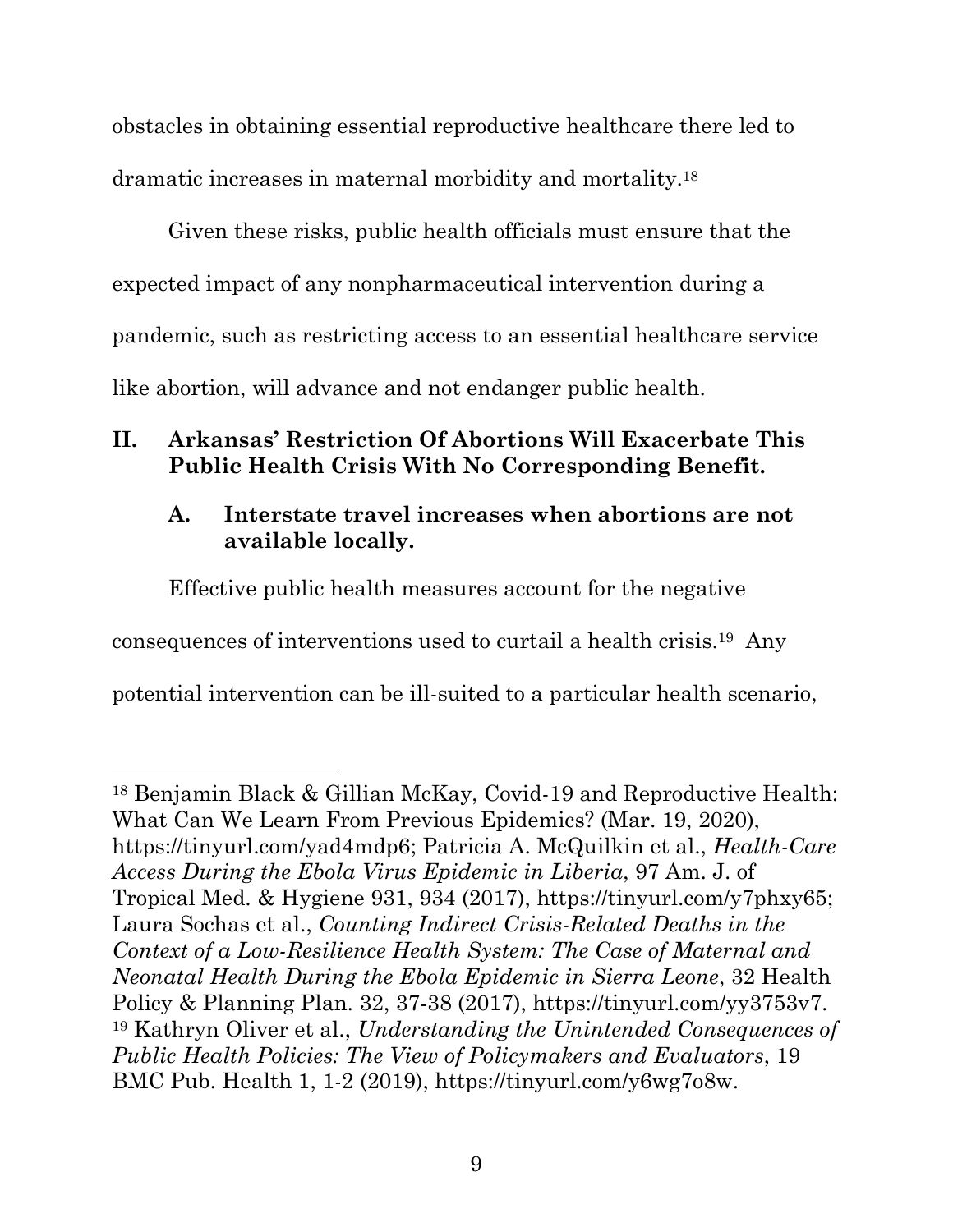either because the intervention causes "paradoxical effects"—i.e., it worsens the adverse outcome it is designed to mitigate—or "harmful externalities"—i.e., it has negative secondary effects that can outweigh the intervention's expected benefits.20

 Arkansas contends that it is necessary to restrict abortion to reduce social contact and control transmission of COVID-19. But not only has Arkansas failed to implement less drastic recommended interventions—e.g., temporarily closing nonessential businesses—its efforts to restrict local access to abortion will likely increase social contact by forcing women to travel to obtain care out of state.

 Research shows that it is now far more likely that the virus will spread within the United States by daily and interstate travel than from international sources.21 Reducing interstate travel is vital to any

 20 Chris Bonell et al., *'Dark Logic': Theorising the Harmful Consequences of Public Health Interventions*, 69 J. Epidemiology & Community Health 95, 95 (2014), https://tinyurl.com/ycsmchv3. 21 Joseph R. Fauver et al., Coast-to-Coast Spread of SARS-CoV-2 in the United States Revealed By Genomic Epidemiology 7 (Mar. 26, 2020), https://tinyurl.com/yabr7wt9.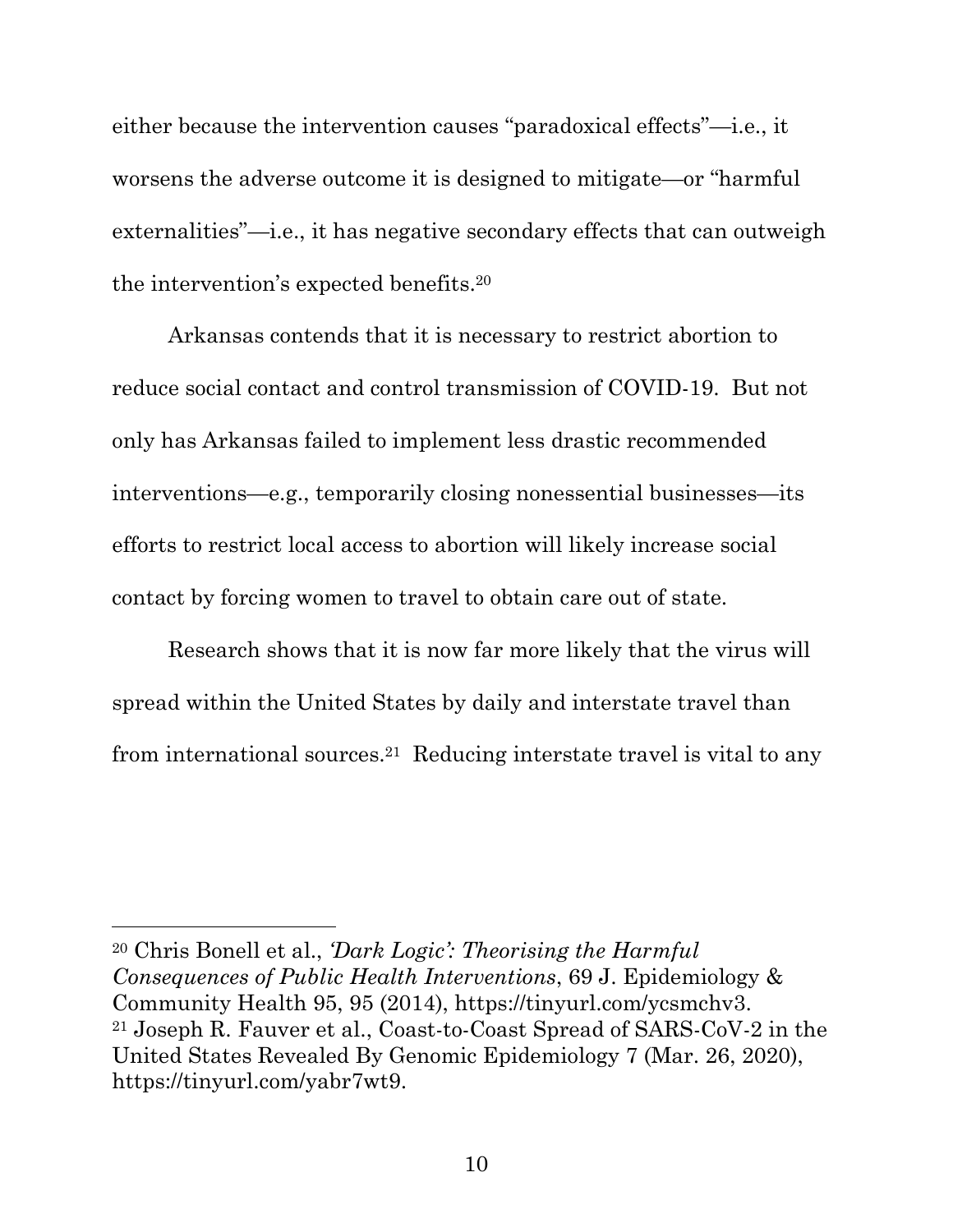<span id="page-19-0"></span> evidenced-informed mitigation strategy aimed at slowing transmission of the virus.<sup>22</sup>

 For pregnant people, some travel is unavoidable whether for pregnancy-related care or abortion care. But rather than minimize the distance traveled by women seeking this care, Arkansas' abortion restriction will further increase interstate travel.<sup>23</sup> Procedural abortions currently account for more than 80% of abortions performed in Arkansas.24 Pregnant women in states with more restricted abortion access are likely to travel farther to obtain an abortion.25 Under

Arkansas' restriction, pregnant women will need to travel significantly

 22 *See, e.g.*, CDC, *Public Health Recommendations for Community- Related Exposures*, https://tinyurl.com/t7fnvba; CDC, *Community Mitigation*, *supra* n.8, at 1; Scott Gottlieb et al., Am. Enter. Inst., National Coronavirus Response 3-4 (Mar. 28, 2020),

 https://tinyurl.com/vldomvg; World Health Org. Writing Grp.,  *Nonpharmaceutical Interventions for Pandemic Influenza, National and Community Measures*, 12 Emerging Infectious Diseases 88, 92 (2006), https://tinyurl.com/y8u53zbz. 23 Rachel K. Jones & Jenna Jerman, *How Far Did US Women Travel for* 

 *Abortion Services in 2008?*, 22 J. Women's Health 708, 708 (2013); Jonathan Bearak et al., *COVID-19 Abortion Bans Would Greatly Increase Driving Distances for Those Seeking Care*, Guttmacher Inst. 1 & tbl. 1 (updated Apr. 8, 2020) https://tinyurl.com/y7u299dn. 24 Tara C. Jatlaoui et al., *Abortion Surveillance – United States, 2016*, 68 Morbidity & Mortality Wkly. Rep. 1 (2019). 25 Jones & Jerman, *supra* n.23, at 710.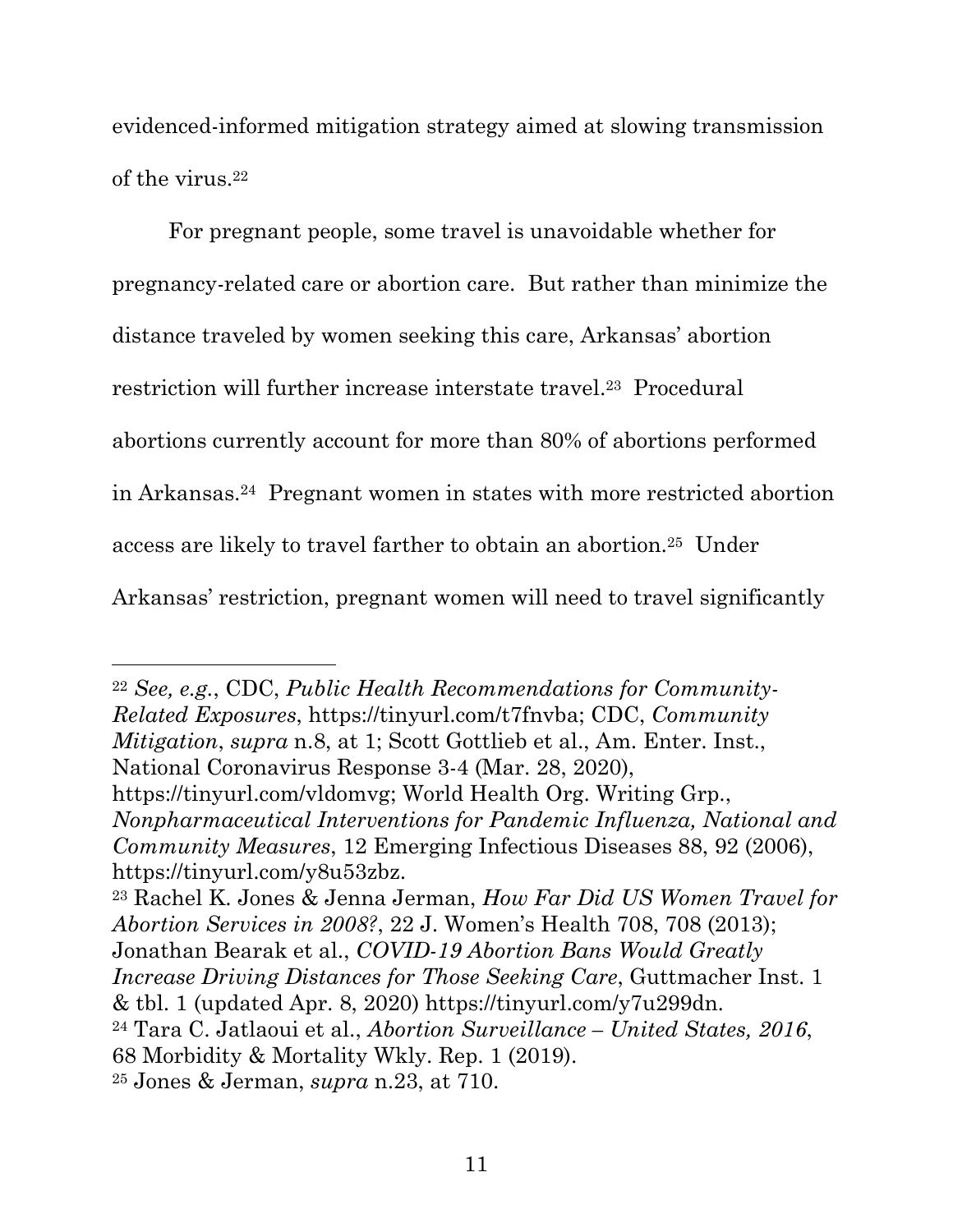<span id="page-20-0"></span> farther to receive procedural abortions—84% will need to travel more than 100 miles to access abortion care in another state.26

 Because increasing interstate travel will increase contacts, Arkansas' abortion restriction is likely to increase transmission of SARS-CoV-2, the virus that causes COVID-19. Pregnant women who travel out of state to obtain abortions will likely interact with more people, including at gas stations and stops along the way for food and bathrooms.27 If pregnant women are exposed to SARS-CoV-2 during their out-of-state travel to obtain abortions, it will endanger their own health and create additional potential transmission events during their time away and when they return home. These consequences of restricting abortion run counter to an evidence-informed approach to controlling the current pandemic.

#### **B. When abortion is restricted, longer pregnancies require more healthcare contacts and use more PPE.**

 Restricting abortion access will also require more women to carry their pregnancies longer, including to term, leading to an increased risk

 26 Bearak et al., *supra* n.23.

 <sup>27</sup>*See, e.g.*, Emergency Application, App.14, 151-52, 163, 233, 307-08,  *Planned Parenthood Center for Choice v. Abbott*, No. 19A1019 (U.S. Apr. 11, 2020).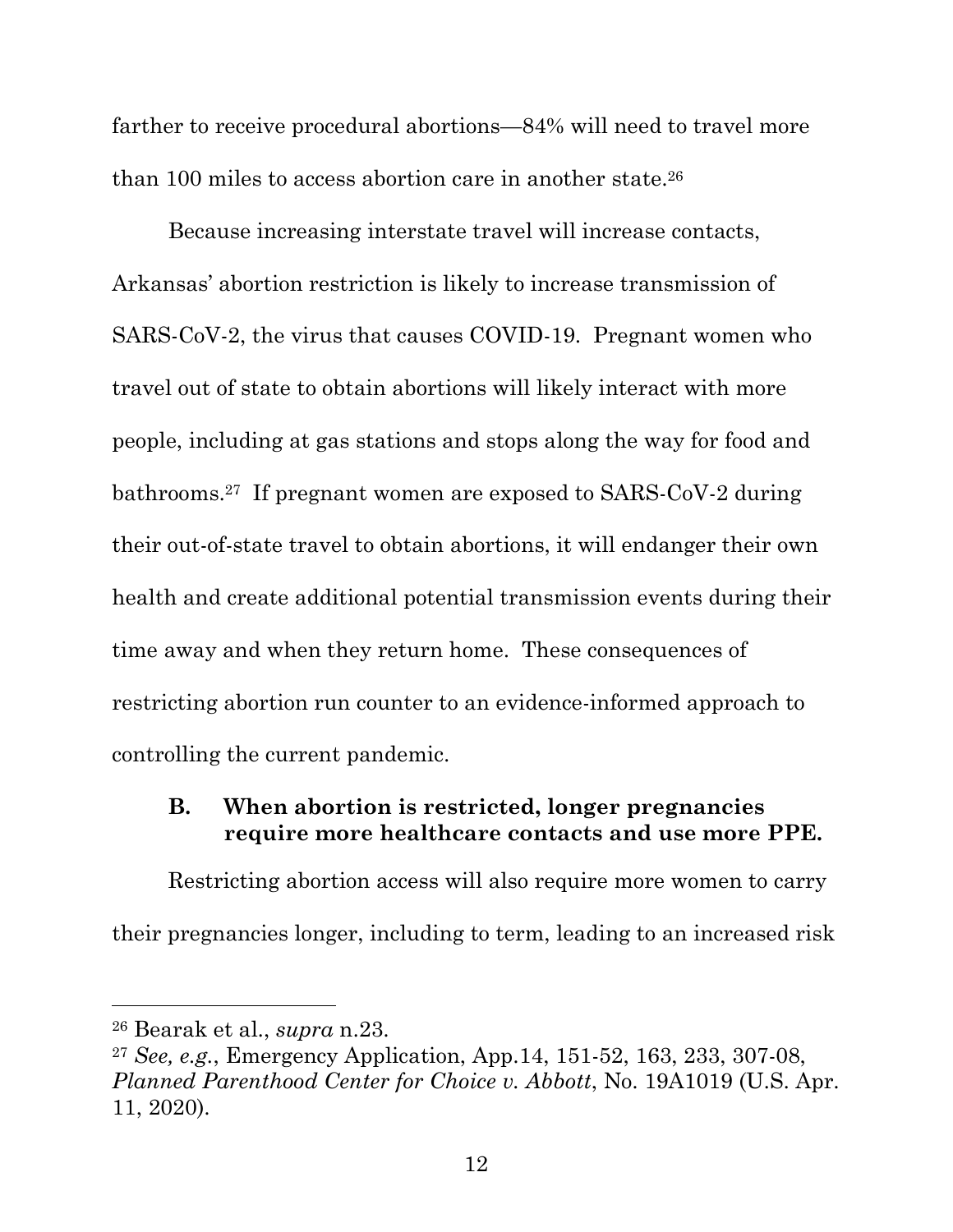to pregnant women, and an increase in healthcare contacts, and PPE use.

 Women who remain pregnant longer because of restrictions on access to abortion will have more contacts with the healthcare system. First, forcing women to wait until the directive expires to obtain a procedural abortion will impose delay, as would requiring pregnant women to arrange to travel out of state.<sup>28</sup> Delaying a procedural abortion can require a two-day procedure, which is more complex and requires more clinic visits than a one-day procedure.29

 Second, pregnant women attend an average of 11.4 prenatal visits during their pregnancy.30 And a substantial proportion of pregnant women seek emergency care during their pregnancy.<sup>31</sup> In one recent

 30 Urania Magriples et al., *Prenatal Health Care Beyond the Obstetrics Service: Utilization and Predictors of Unscheduled Care*, 198 Am. J. Obstetrics Gynecolgy 1, 5 (2008), https://tinyurl.com/ydb2xq27. Obstetrics Gynecolgy 1, 5 (2008), https://tinyurl.com/ydb2xq27. 31 Shayna D. Cunningham et al., *Association Between Maternal Comorbidities and Emergency Department Use Among a National Sample of Commercially Insured Pregnant Women*, 24 Acad. Emergency Med. 940, 940-41 (2017), https://tinyurl.com/yan96osp.

 <sup>28</sup>*See* Kari White et al., *Experiences Accessing Abortion Care in Alabama among Women Traveling for Services*, 26 Reproductive Health 298 (2016).

 29 Pltfs.' Opp. 4-5, 8.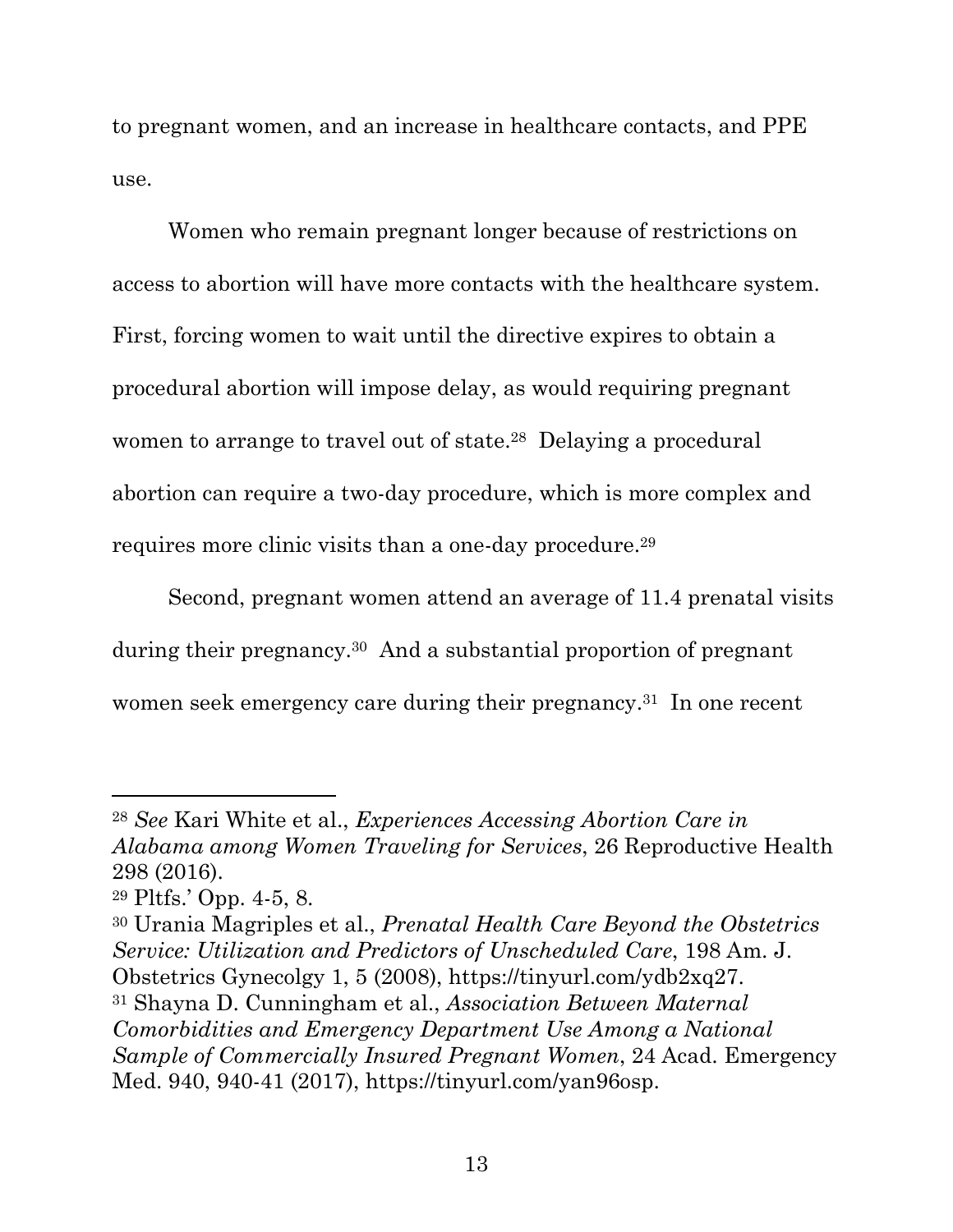<span id="page-22-0"></span> study, 49% visited the emergency department at least once, and 23% visited twice or more.32 Pregnant women with a comorbid condition— about 27% of the pregnant population in the United States—are even more likely to seek emergency care both before and after their pregnancy due to complications.33 Restricting or delaying access to abortion increases risks to maternal health and increases the frequency of healthcare contacts, thereby undermining the effectiveness of social distancing policies in reducing viral transmission.<sup>34</sup>

 Women who receive timely abortions, in contrast, use far fewer healthcare resources than when they are forced to delay their abortions or continue their pregnancies. Abortions generally do not require hospital facilities—most take place at an outpatient facility.<sup>35</sup> Major complications from procedural abortions are rare—occurring in only

<sup>32</sup>*Id.* 

 <sup>33</sup>*Id.* at 943.

 <sup>34</sup>*See* Sonja A. Rasmussen et al., *Pandemic Influenza and Pregnant Women*, 14 Emerging Infectious Diseases 95, 97 (2008),

 https://tinyurl.com/ybkkch67. 35 Ushma D. Upadhyay et al., *Incidence of Emergency Department Visits and Complications After Abortion*, 125 Obstetrics & Gynecology 175, 175, 177 & tbl.1 (2015), https://tinyurl.com/y74qp2dg; Grace Shih & Robin Wallace, *First-Trimester Pregnancy Termination: Uterine Aspiration*, UpToDate (Jan. 2020).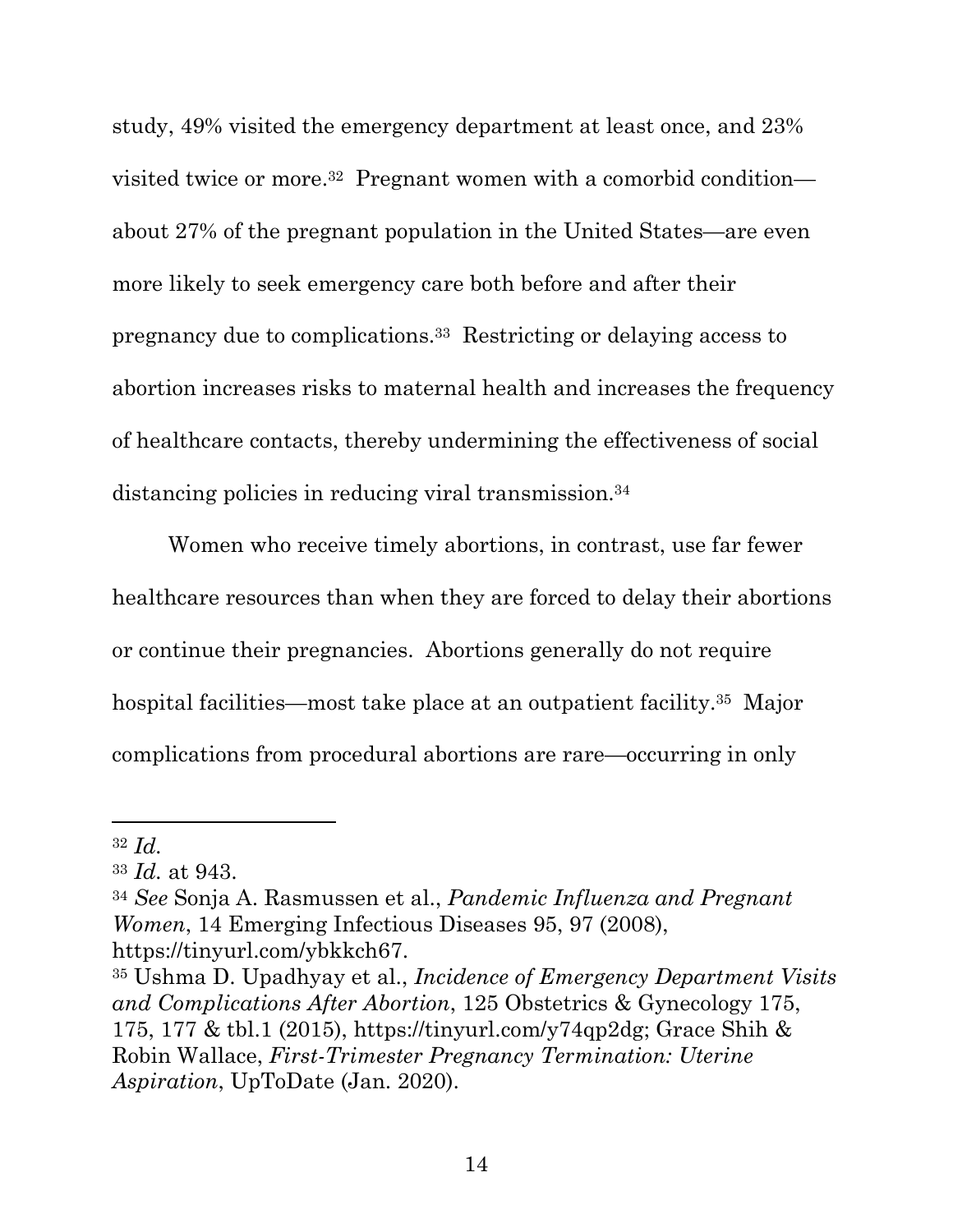0.21% of abortions—and so rarely require hospitalization, with its attendant PPE usage and contacts with healthcare workers.36 Restricting access to abortion during the COVID-19 pandemic thus creates a "paradoxical effect": rather than conserving PPE and limiting contacts, causing women to carry their pregnancies further than they otherwise would results in increased contacts and PPE use.

 An evidence-informed evaluation based on scientific evidence and sound medical judgment leads *amici* to the exact opposite conclusion from that of the State: There is no public health benefit to restricting access to abortion during the COVID-19 pandemic. The State's directive forecloses access to an essential healthcare service, reduces the effectiveness of social distancing by increasing travel and contacts, and requires more healthcare resources. Restricting access to abortion needlessly endangers the welfare of pregnant women and the general public. public. 36 Upadhyay, *supra* n.35, at tbl.3 178-79.

<sup>&</sup>lt;sup>36</sup> Upadhyay, *supra* n.35, at tbl.3 178-79.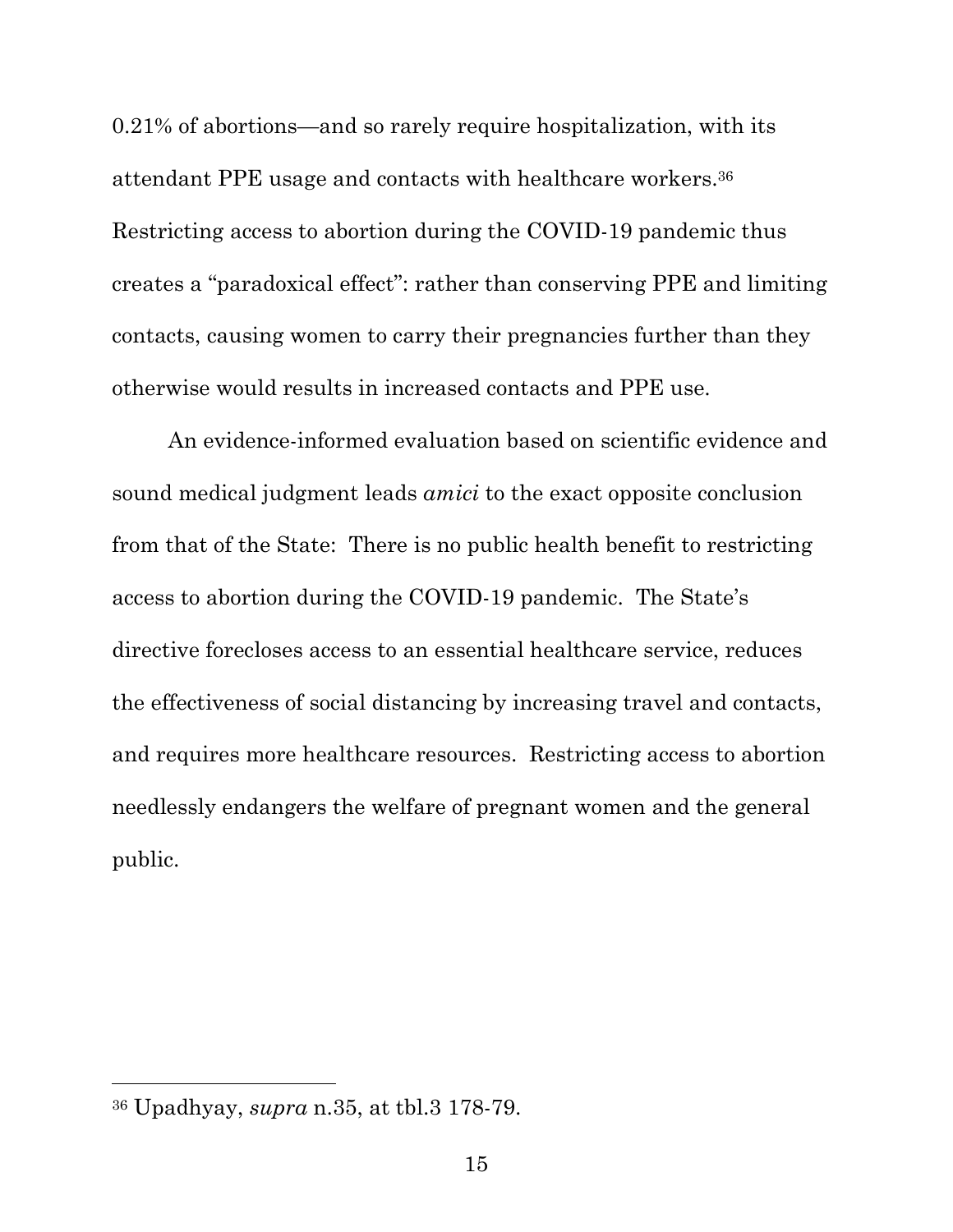### <span id="page-24-0"></span> **III. Arkansas' Restriction Of Abortions Will Exacerbate Deeply-Rooted Health Inequities.**

 Because of longstanding segregation by income and race, reduced economic mobility, and the high cost of medical care, pandemics exacerbate existing structural inequities in access to healthcare for lowincome communities and people of color.<sup>37</sup> Any effective public health response to a pandemic should seek to minimize risk of morbidity and mortality by accounting for existing inequity in healthcare access, underlying social determinants of health, and broader social inequities.38 Restricting access to essential reproductive health services worsens preexisting inequalities by placing disproportionate burdens on low-income and women of color, thus undermining public health.

 <sup>37</sup>*See* Human Rights Watch, *US: Address Impact Of Covid-19 On Poor*  (Mar. 19, 2020) ("HRW, *Covid-19 On Poor*"),

 https://tinyurl.com/y8wbv4w7; Sandra Crouse Quinn & Supriya Kumar,  *Health Inequalities and Infectious Disease Epidemics*, 12 Biosecurity and Bioterrorism 263, 265-67 (2014) ("*Health Inequalities*"), https://tinyurl.com/y8kal3wv.  https://tinyurl.com/y8kal3wv. 38 *See Health Inequalities*, *supra* n.37, at 265-67.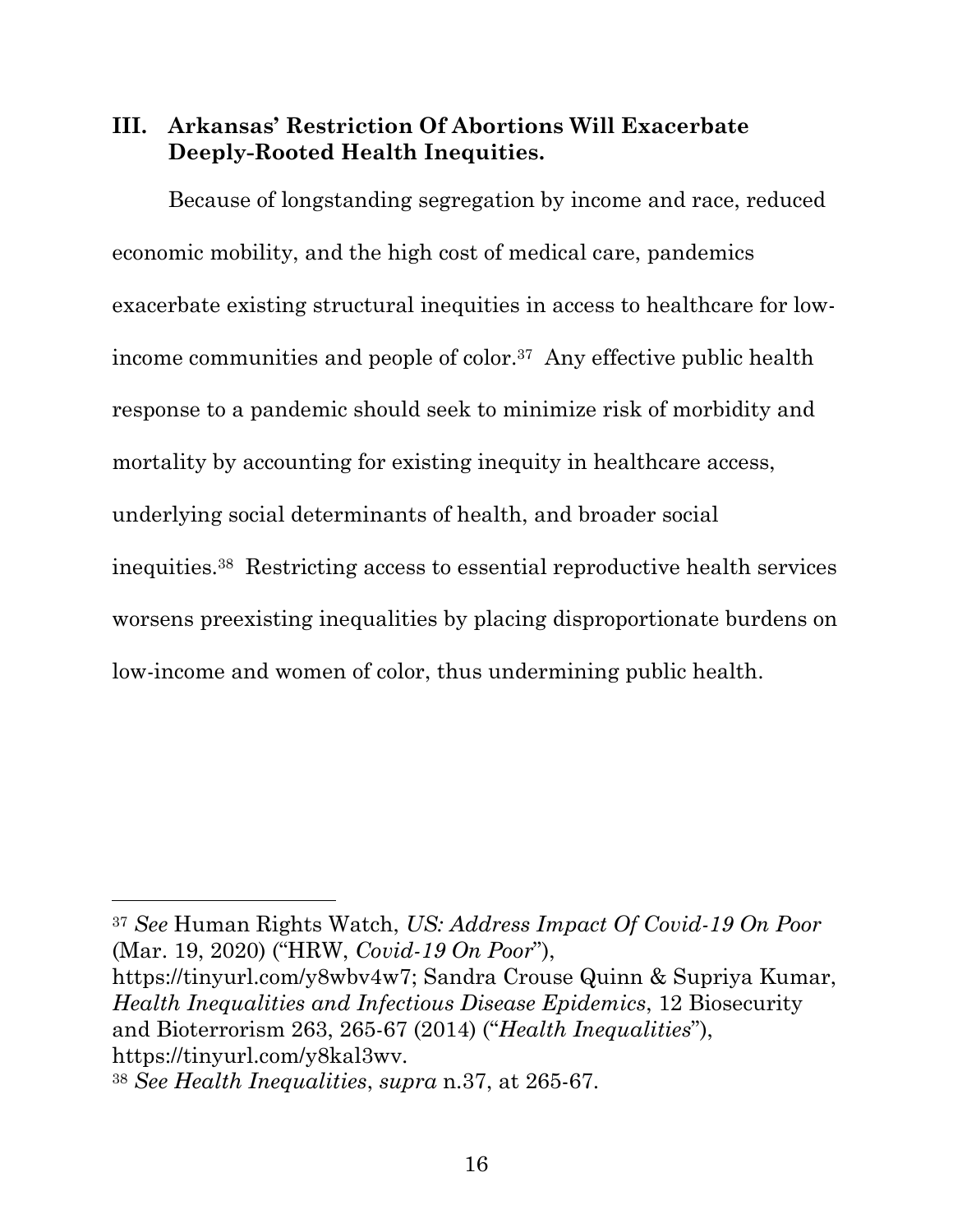<span id="page-25-0"></span> Poverty, race, ethnicity, gender, and low social status all correlate directly with poorer health outcomes during pandemics.39 "Low-income communities are more likely to be exposed to the virus, have higher mortality rates, and suffer economically."40 Black communities are contracting COVID-19 at disproportionate rates.41

 Nonpharmaceutical interventions like social distancing are more onerous for low-income communities and people of color.42 During past influenza pandemics, "socially disadvantaged groups have fared the worst of any population."43

 <sup>39</sup>*See id.* at 263; Ian Askew et al., *Sexual and Reproductive Health and Rights in Emergencies*, 94 Bull. World Health Org. 311 (2016); HRW,  *Covid-19 On Poor, supra* n.37.

 40 HRW, *Covid-19 On Poor, supra* n.37.

 41 John Eligon et al., *Black Americans Face Alarming Rates of Coronavirus Infection in Some States*, N.Y. Times, Apr. 7, 2020, https://tinyurl.com/rtd25vj.

 https://tinyurl.com/rtd25vj. 42 Blendon, *supra* n.11, at 782.

 43 Debra DeBruin et al., *Social Justice in Pandemic Preparedness*, 102 Am. J. Pub. Health 586, 586 (2012), https://tinyurl.com/y8olbrek; *accord*  Sandra Crouse Quinn et al., *Racial Disparities in Exposure, Susceptibility, and Access to Health Care in the US H1N1 Influenza Pandemic*, 101 Am. J. of Pub. Health 285 (2010), https://tinyurl.com/y8rvghce.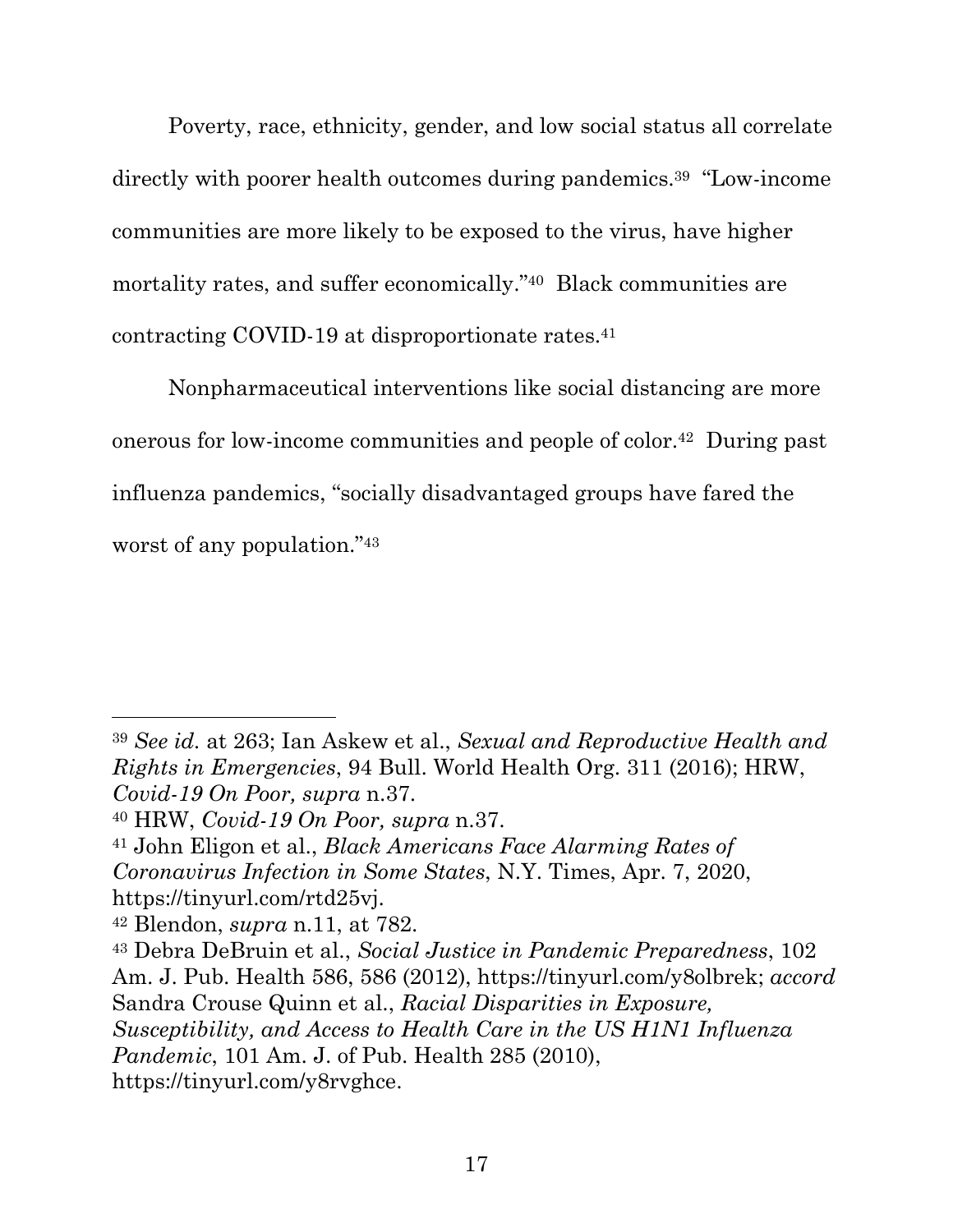<span id="page-26-0"></span> The "social and economic upheaval associated with epidemics" has a particularly "negative[] impact on sexual and reproductive health."44 Three out of four pregnant women who seek abortions are low-income.<sup>45</sup> The children of women who are denied abortions are more likely to live in poverty.46 Arkansas ranks 46th out of 50 states in maternal mortality, with 44.5 deaths overall and 76.3 deaths for black women per 100,000 births.47

 Low-income pregnant women are also unlikely to have the means to travel out of state to seek medical care.<sup>48</sup> When reproductive healthcare is restricted, even temporarily, low-income pregnant women may seek unsafe abortions.49 Structural inequities in accessing healthcare make low-income women particularly vulnerable to the

 44 Black & McKay, *supra* n.18*.* 

 45 Guttmacher Institute, *Induced Abortion in the United States* (Sept.

 2019), ("*Induced Abortion*"), https://tinyurl.com/l789emu. 46 ANSIRH, Women's Access to Abortion Improves Children's Lives (Jan. 2019), https://tinyurl.com/y9xjtkwg.

 47 United Health Foundation, Maternal Mortality in Arkansas 2019,

 https://tinyurl.com/yayozkjy. 48 Kari White et al., *The Potential Impacts of Texas' Executive Order on Patients' Access to Abortion Care* 3, Tex. Pol'y Evaluation Project, Mar.

 2020, https://tinyurl.com/y7krvh8f. 49 Susheela Singh et al., Abortion Worldwide 2017: Uneven Progress and Unequal Access 4.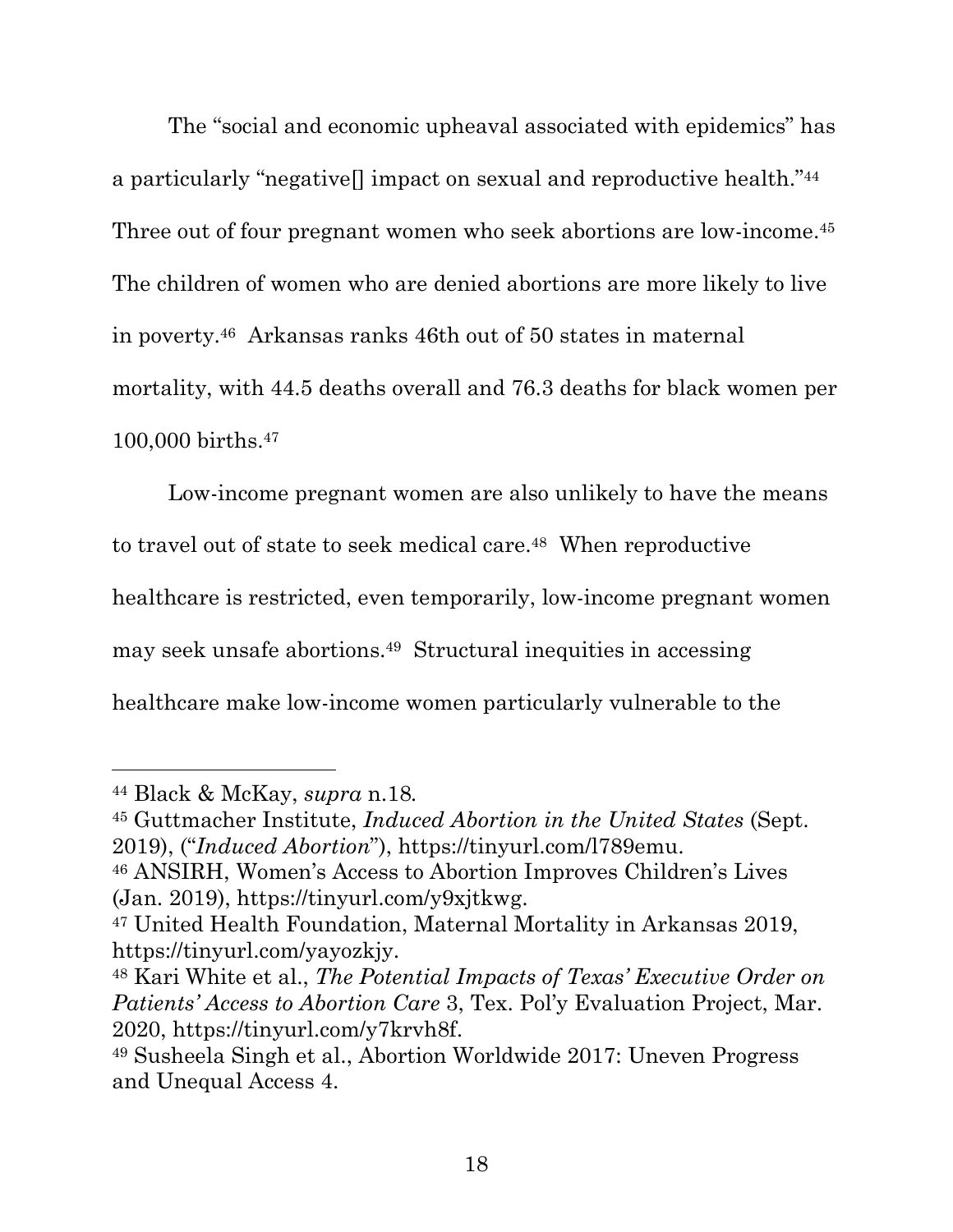<span id="page-27-0"></span> serious and life-threatening complications that result from unsafe abortions.50

 Obtaining abortion services, even once the restriction is lifted, will be disproportionately burdensome for low-income women, who are more likely to be facing economic hardship.<sup>51</sup> Low-income women often have more difficulty getting abortion appointments.52 Moreover, because demand for treatment will surge when access is restored, a shortage in treatment capacity is probable, which will be shouldered disproportionately by disadvantaged communities.53

 Restricting access to abortion also harms disadvantaged communities that are at greater risk for intimate partner violence. Reproductive healthcare providers are often the first and only point of contact for low-income women who experience intimate partner

<sup>50</sup>*Id.* 

 51 Alan Berube & Nicole Bateman, *Who Are the Workers Already Impacted by the COVID-19 Recession?*, Brookings (Apr. 3, 2020),  <sup>52</sup>*E.g.*, White, *Potential Impacts, supra* n.48, at 3. https://tinyurl.com/ydcx5vbl.

 <sup>53</sup>*Id*. at 2.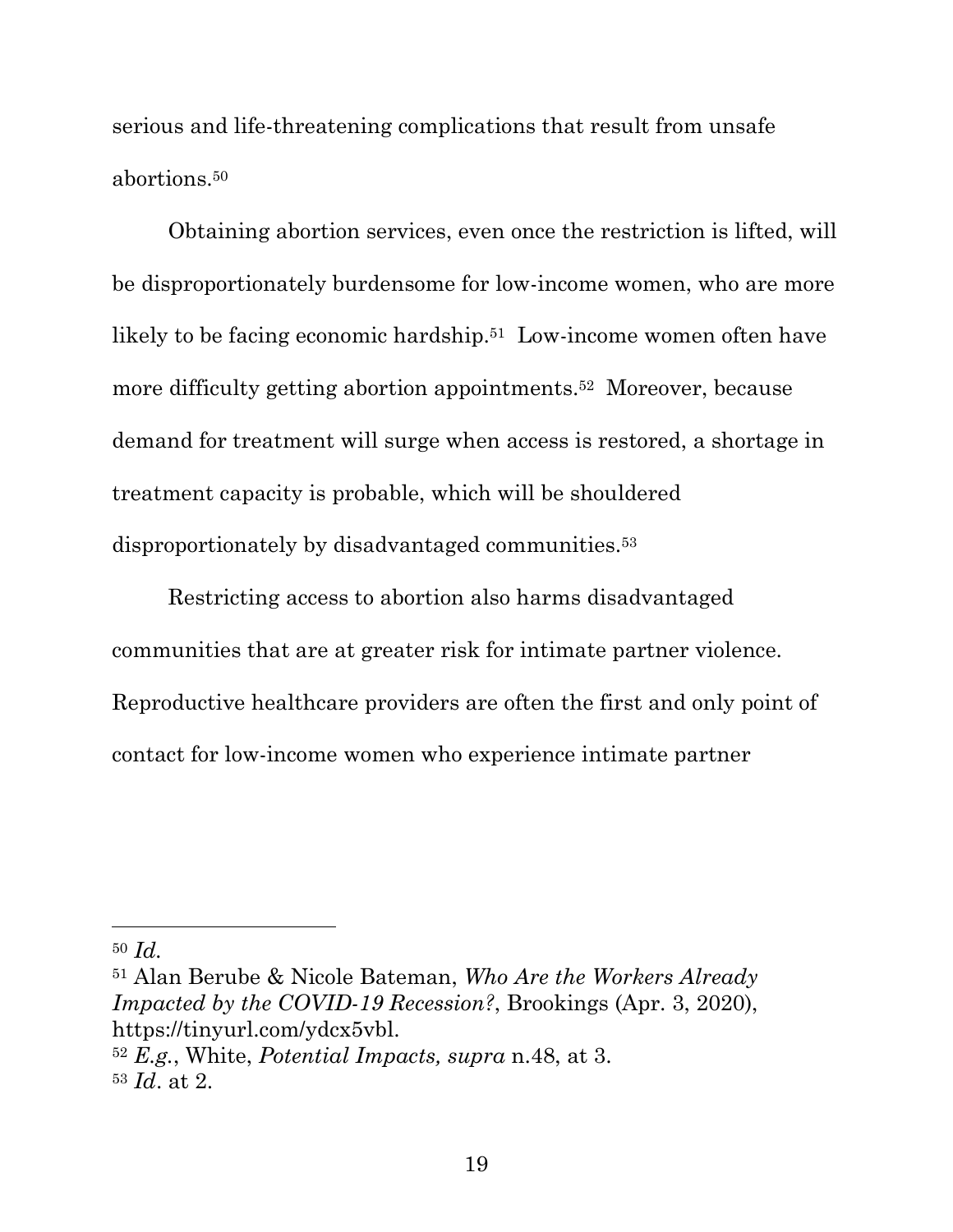violence.54 Unwanted pregnancy is a risk factor for intimate partner violence.55 The rate of intimate partner violence is higher among lowincome women.56

 As in past pandemics, it is likely that intimate partner violence will increase during the COVID-19 pandemic,<sup>57</sup> particularly for pregnant women denied abortion.58 Unintended pregnancies, a risk factor for intimate partner violence, will be more prevalent.<sup>59</sup> Home confinement and shelter-in-place orders will raise the probability of reproductive coercion. These consequences of restricting abortion will disproportionately impact disadvantaged communities.

 54 Elizabeth Miller et al., *A Family Planning Clinic Partner Violence Intervention to Reduce Risk Associated with Reproductive Coercion*, 83 Contraception 274 (2011).

 55 CDC, *Violence Prevention: Risk and Protective Factors for Perpetration* ("CDC, *Violence Prevention*"), https://tinyurl.com/kzpobtg. 56 Callie Rennison & Mike Planty, *Nonlethal Intimate Partner Violence: Examining Race, Gender, and Income Patterns*, 18 Violence & Victims 433, 436-41 (2003).

 57 UNFPA, Gender Lens, *supra* n.13, at 6; *accord* IAWG, COVID-19 Guidance, *supra* n.10, at 3.

 58 Sarah C.M. Roberts et al., *Risk of Violence from the Man Involved in the Pregnancy after Receiving or Being Denied an Abortion*, 12 BMC Med. 144 (2014), https://tinyurl.com/y9ucrlqx.

 59 Black & McKay, *supra* n.18; CDC, *Violence Prevention*, *supra* n.55.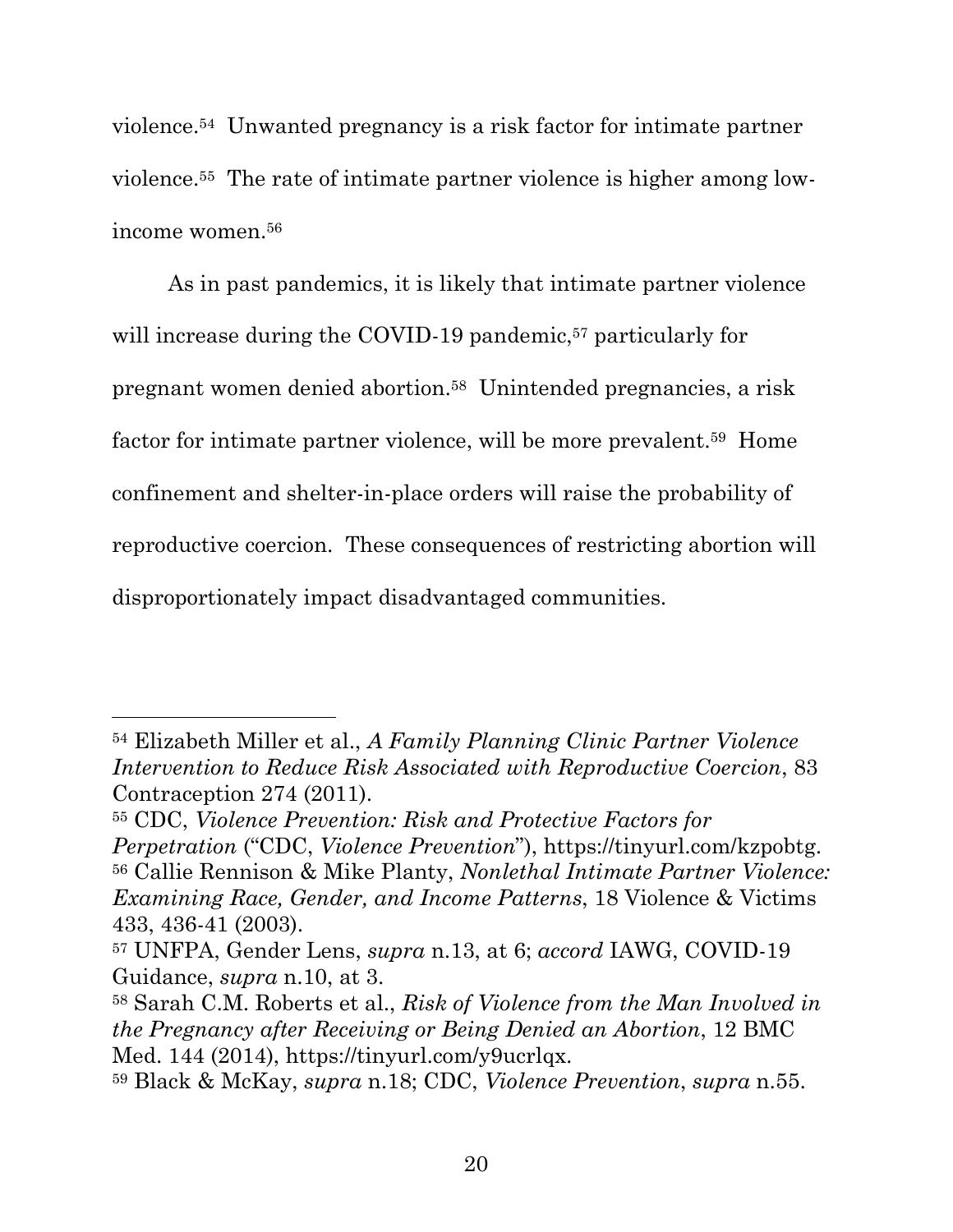### <span id="page-29-0"></span> **IV. The Pandemic Will Continue for Months And Any Delay In Access To Abortions Will Cause Substantial Negative Public Health Consequences.**

 The COVID-19 pandemic is projected to last several months, if not longer. Until a vaccine or antiviral treatment becomes available, controlling the spread of the virus presents a major public health challenge. As this initial wave of COVID-19 cases is brought under control, strict social distancing measures will be relaxed.60 But as that happens, viral transmission will increase. It is expected that strict measures will need to be reinstated periodically to "slow the spread" of the virus.61 Some experts have warned that nonpharmaceutical interventions to control the spread of COVID-19 could continue to be necessary as late as 2022.62 If access to abortion is restricted any time the State must return to these strict nonpharmaceutical interventions to bring COVID-19 under control, there will be profound consequences on women's ability to access timely, safe abortion.

 60 The White House, Guidelines for Opening Up America Again, https://tinyurl.com/y7rwpj78.

 61 Gottlieb, *supra* n.22, at 7-8.

 <sup>62</sup>*E.g.*, Stephen Kissler et al., *Social Distancing Strategies for Curbing the COVID-19 Epidemic* 1 (Mar. 2020), https://tinyurl.com/t6fjdwc.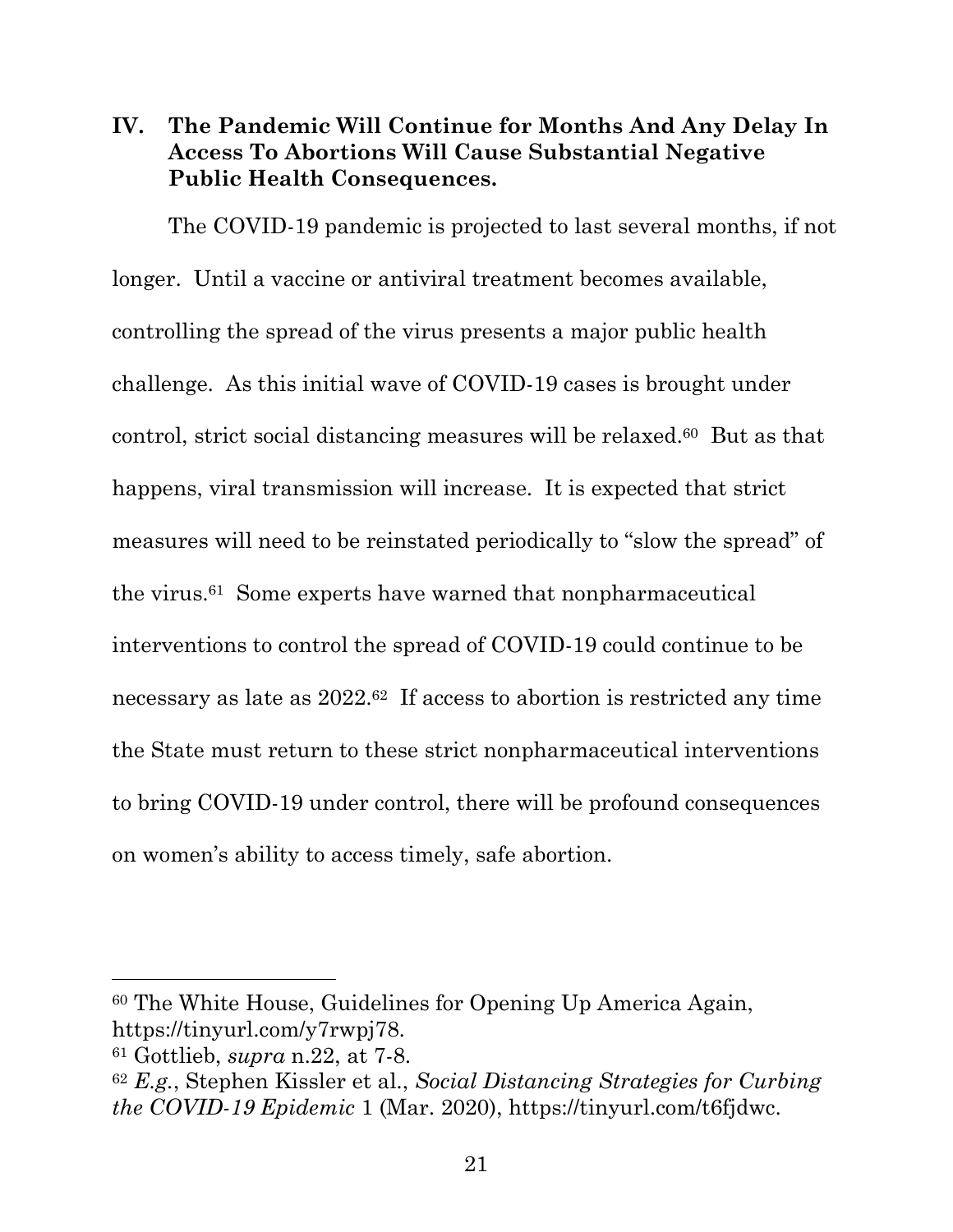### **CONCLUSION**

<span id="page-30-0"></span>The Court should deny the petition for mandamus.

Respectfully submitted,

 */s/Lisa T. Simpson* 

 Lisa T. Simpson Matthew R. Shahabian Rochelle F. Swartz 51 West 52nd Street New York, NY 10019 ORRICK, HERRINGTON & SUTCLIFFE LLP (212) 506-5000

 Monica Haymond 1152 15th Street NW Washington, DC 20005 (212) 506-5000 ORRICK, HERRINGTON & SUTCLIFFE LLP

 *Counsel for Amici Curiae* 

April 21, 2020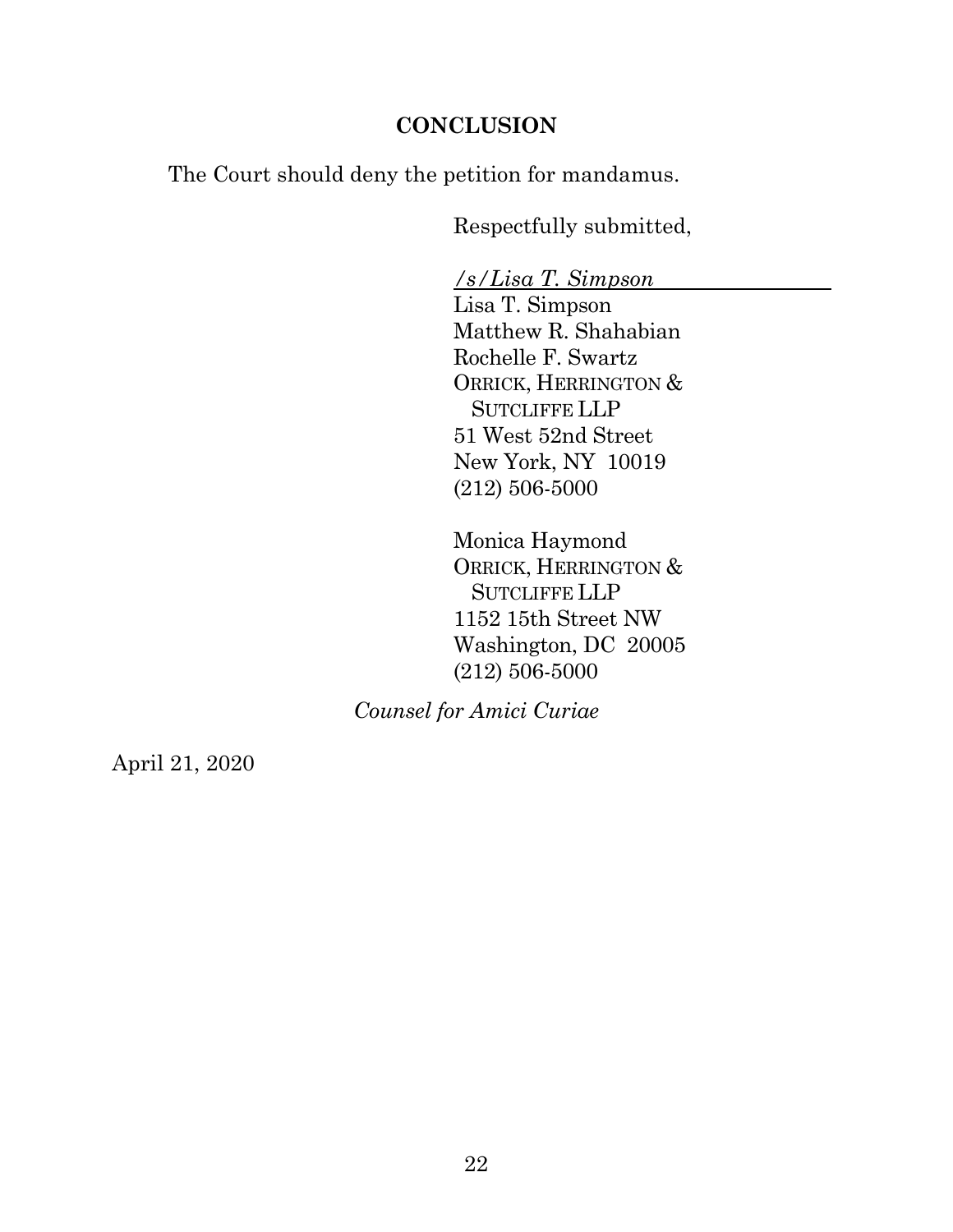#### **CERTIFICATE OF COMPLIANCE**

 This brief complies with the type-volume limitation of Fed. R. App. P. 29(a)(5) and 21(d)(1) because this brief contains 3893 words, excluding the parts of the brief exempted by Fed. R. App. P. 32(f).

 This brief complies with the typeface requirements of Fed. R. App. P. 32(a)(5) and the type style requirements of Fed. R. App. P. 32(a)(6) because this brief has been prepared in a proportionally spaced typeface using Microsoft Word in Century Schoolbook 14-point font.

 This brief has been scanned for viruses pursuant to Eighth Circuit Local Rule 28A(h)(2) and is virus-free.

ORRICK, HERRINGTON & SUTCLIFFE LLP

 */s/ Lisa T. Simpson*  Lisa T. Simpson  *Counsel for Amici Curiae*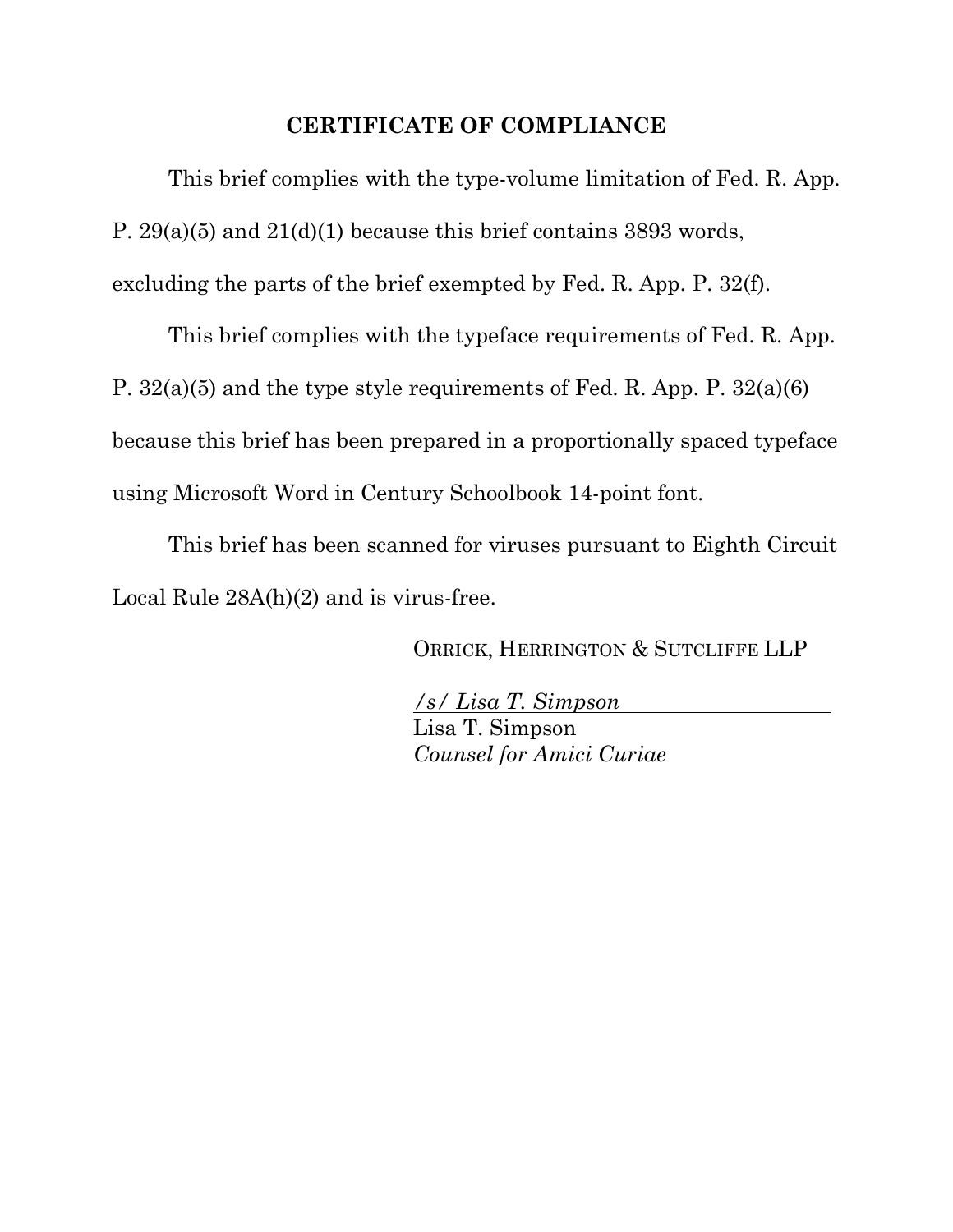### **CERTIFICATE OF SERVICE**

 I hereby certify that I electronically filed the foregoing with the Clerk of the Court for the United States Court of Appeals for the Eighth Circuit by using the appellate CM/ECF system on April 21, 2020.

 I certify that all participants in the case are registered CM/ECF users and that service will be accomplished by the appellate CM/ECF system.

ORRICK, HERRINGTON & SUTCLIFFE LLP

 */s/ Lisa T. Simpson*  Lisa T. Simpson  *Counsel for Amici Curiae*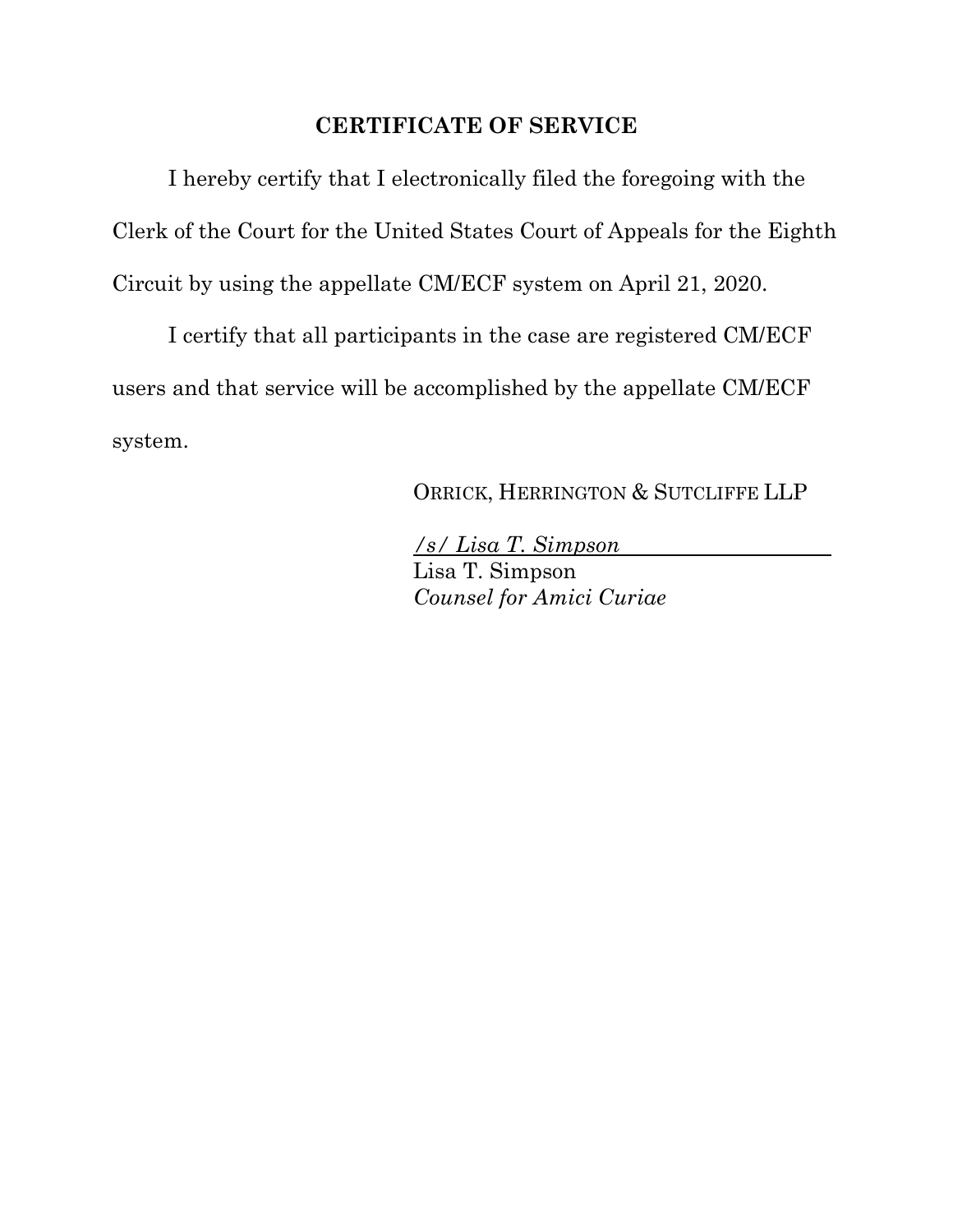### **APPENDIX A**

### List of *Amici Curiae*

 This Appendix provides amici's titles and institutional affiliations for identification purposes only and not to imply any endorsement of the views expressed herein by amici's institutions.

 Deputy Director for Health Promotion Los Angeles County Department of Public Health **Deborah Allen**, ScD

 NYC Department of Health **Oxiris Barbot**, MD Commissioner

#### **Deborah A. Bartz**, MD, MPH

 Associate Professor Harvard Medical School Obstetrics and Gynecology Brigham and Women's Hospital

#### **Ronald Bayer**, PhD

 Co-Director, Center for the History and Ethics of Public Health Mailman School of Public Health Columbia University Professor, Sociomedical Sciences

 **Caroline Buckee**, DPhil Associate Professor of Epidemiology Department of Epidemiology Associate Director Center for Communicable Disease Dynamics Harvard T.H. Chan School of Public Health Harvard University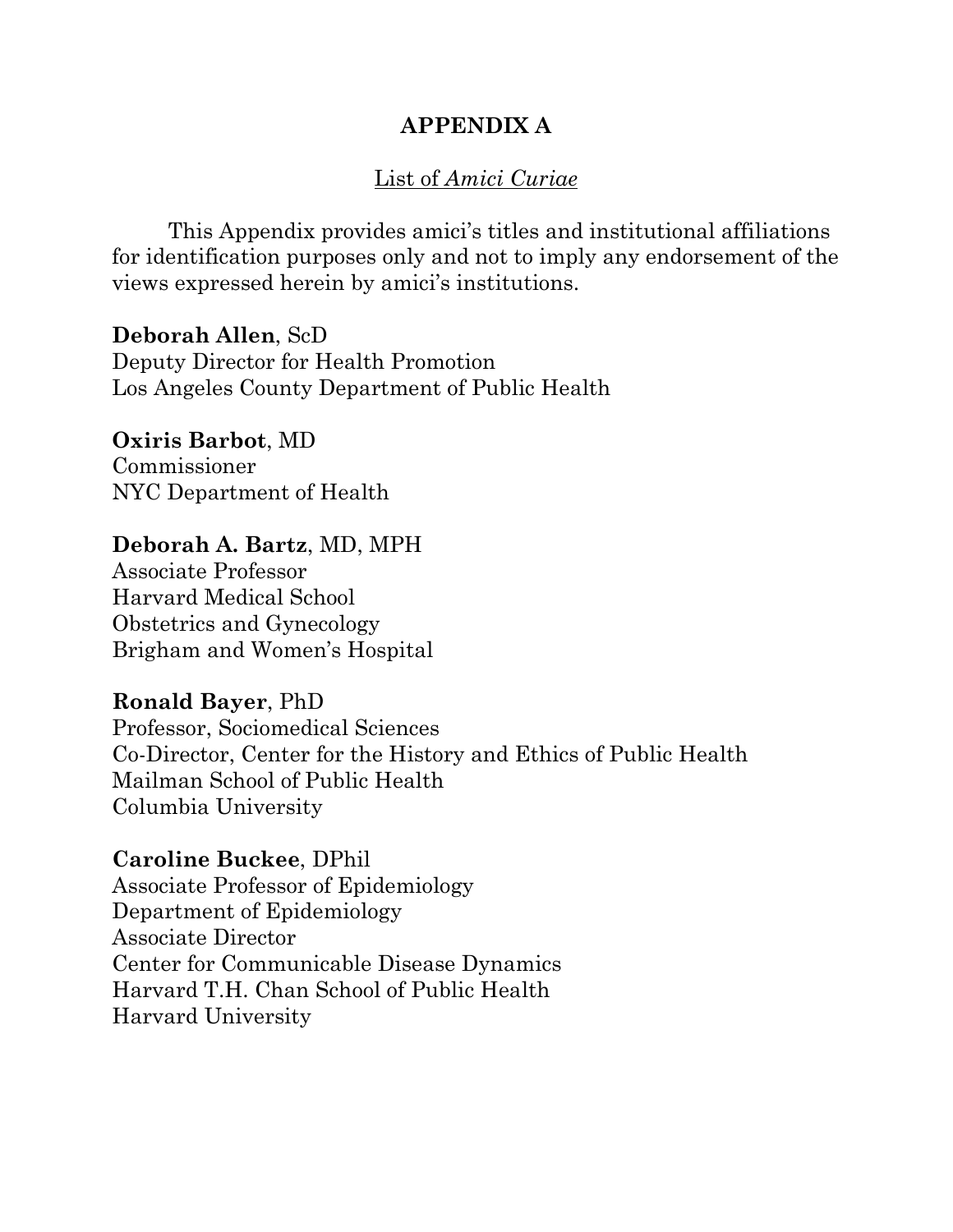### **Mary Ann Chiasson**, MS, MPH, DrPH

 Professor of Clinical Epidemiology in Medicine Mailman School of Public Health Division of Infectious Diseases Columbia University Irving Medical Center

### **Susan E. Cohn**, MD, MPH

 Professor of Medicine Division of Infectious Diseases Feinberg School of Medicine Northwestern University

## **Deborah Cotton**, MD, MPH

 Professor of Medicine Boston University School of Medicine Professor of Epidemiology Boston University School of Public Health

### **Wafaa El-Sadr**, MD, MPH, MPA

 University Professor of Epidemiology and Medicine Director, ICAP Columbia University

## **Jonathan Fielding**, MD, MPH, MA, MBA

 Distinguished Professor of Health Policy and Management UCLA Fielding School of Public Health UCLA Geffen School of Medicine Distinguished Professor of Pediatrics

### **Sandro Galea**, MD, MPH, DrPH

 Dean and Robert A. Knox Professor School of Public Health Boston University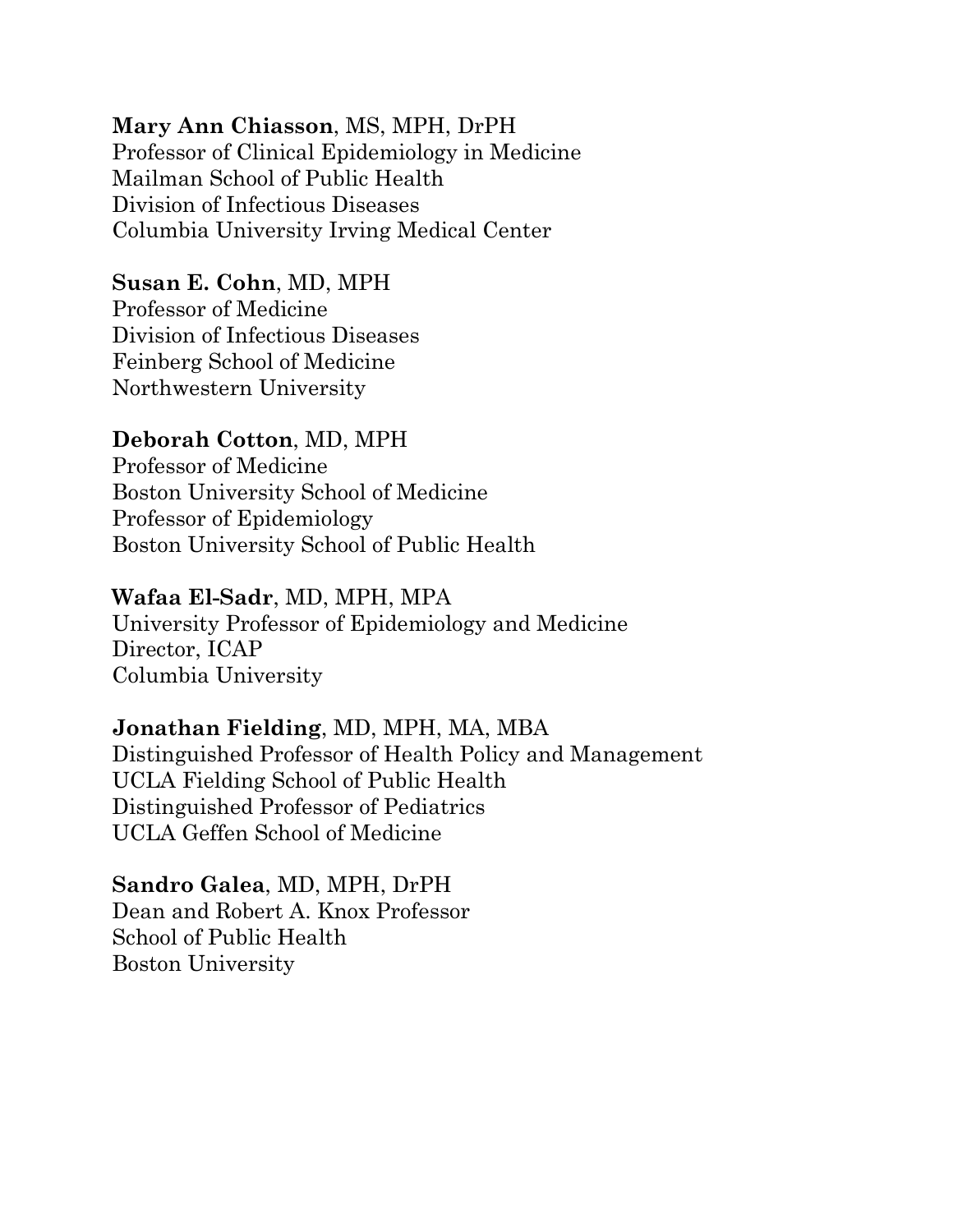### **Maria F. Gallo**, PhD

 Associate Professor and Interim Chair Division of Epidemiology College of Public Health Ohio State University

### **Samantha Garbers**, PhD

 Associate Professor Heilbrunn Department of Population & Family Health Mailman School of Public Health Columbia University

### **Gregg Gonsalves,** PhD

 Assistant Professor, Epidemiology of Microbial Disease Yale School of Public Health Yale Law School Yale University Associate (Adjunct) Professor

#### **Andrew Goodman**, MD, MPH

 Clinical Professor of Public Health Policy and Management NYU School of Global Public Health

### **Celine R. Gounder**, MD, ScM, FIDSA

 Clinical Assistant Professor of Medicine and Infectious Diseases Department of Medicine NYU Grossman School of Medicine

### **Nathan D. Grubaugh**, PhD, MS

 Department of Epidemiology of Microbial Diseases Yale School of Public Health Yale University Assistant Professor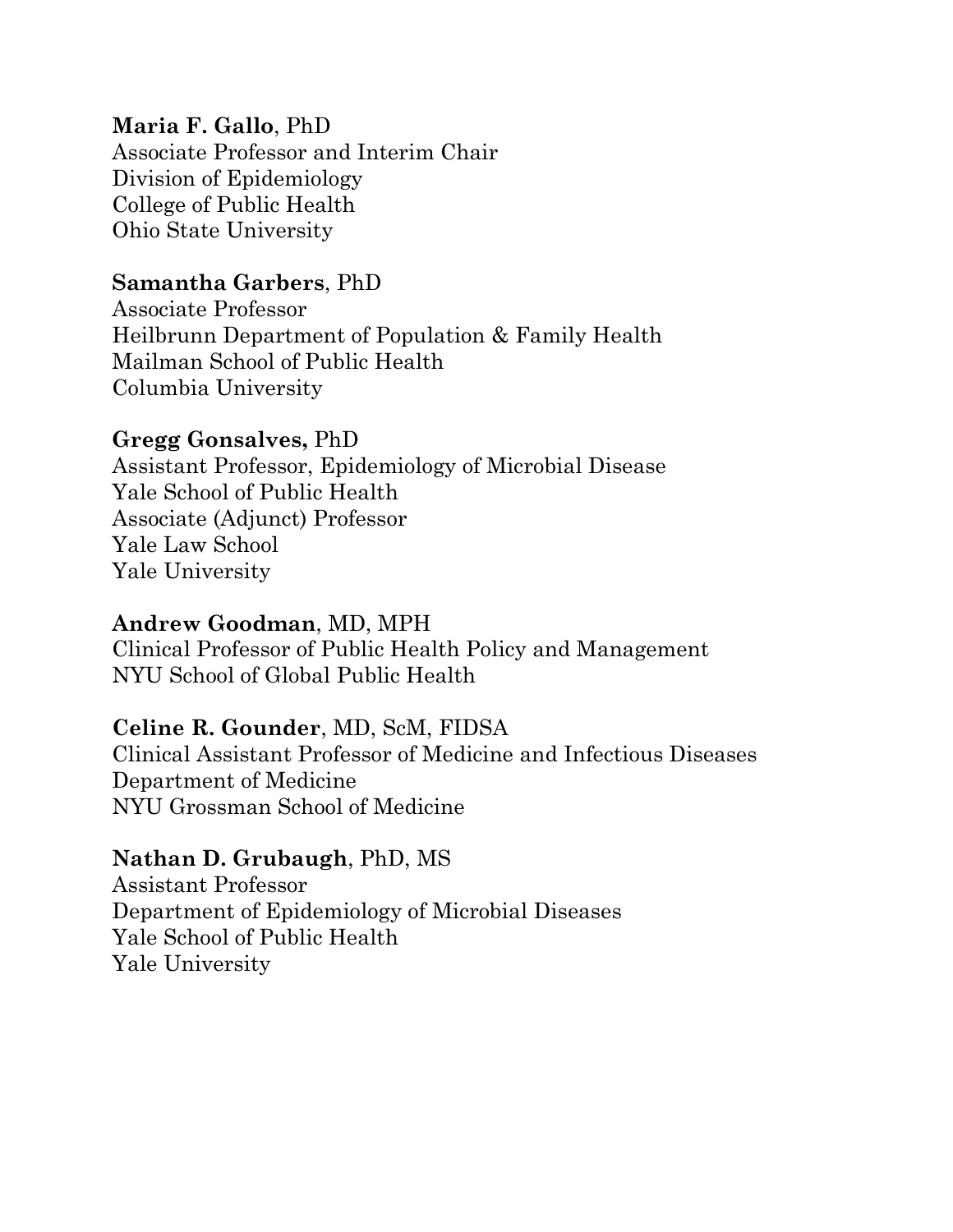### **Jodie L. Guest**, PhD, MPH

 Professor of Epidemiology Vice Chair, Department of Epidemiology Rollins School of Public Health Emory University

### **Kelli Hall**, PhD, MS

 Associate Professor Heilbrunn Department of Population & Family Health Mailman School of Public Health Columbia University

### **Margaret A. Hamburg**, M.D.

 Foreign Secretary National Academy of Medicine

 **Eva Harris**, PhD Professor, Division of Infectious Diseases and Vaccinology Director, Center for Global Public Health Chair, Infectious Diseases and Immunity Graduate Group School of Public Health University of California, Berkeley

 **Elizabeth Janiak**, SCD Harvard Medical School Assistant Professor

### **Heidi E. Jones**, PhD, MPH

 Associate Professor Department of Epidemiology and Biostatistics Director, Doctoral Program in Epidemiology City University of New York School of Public Health

 President and CEO NYC Health + Hospitals **Mitchell Katz**, MD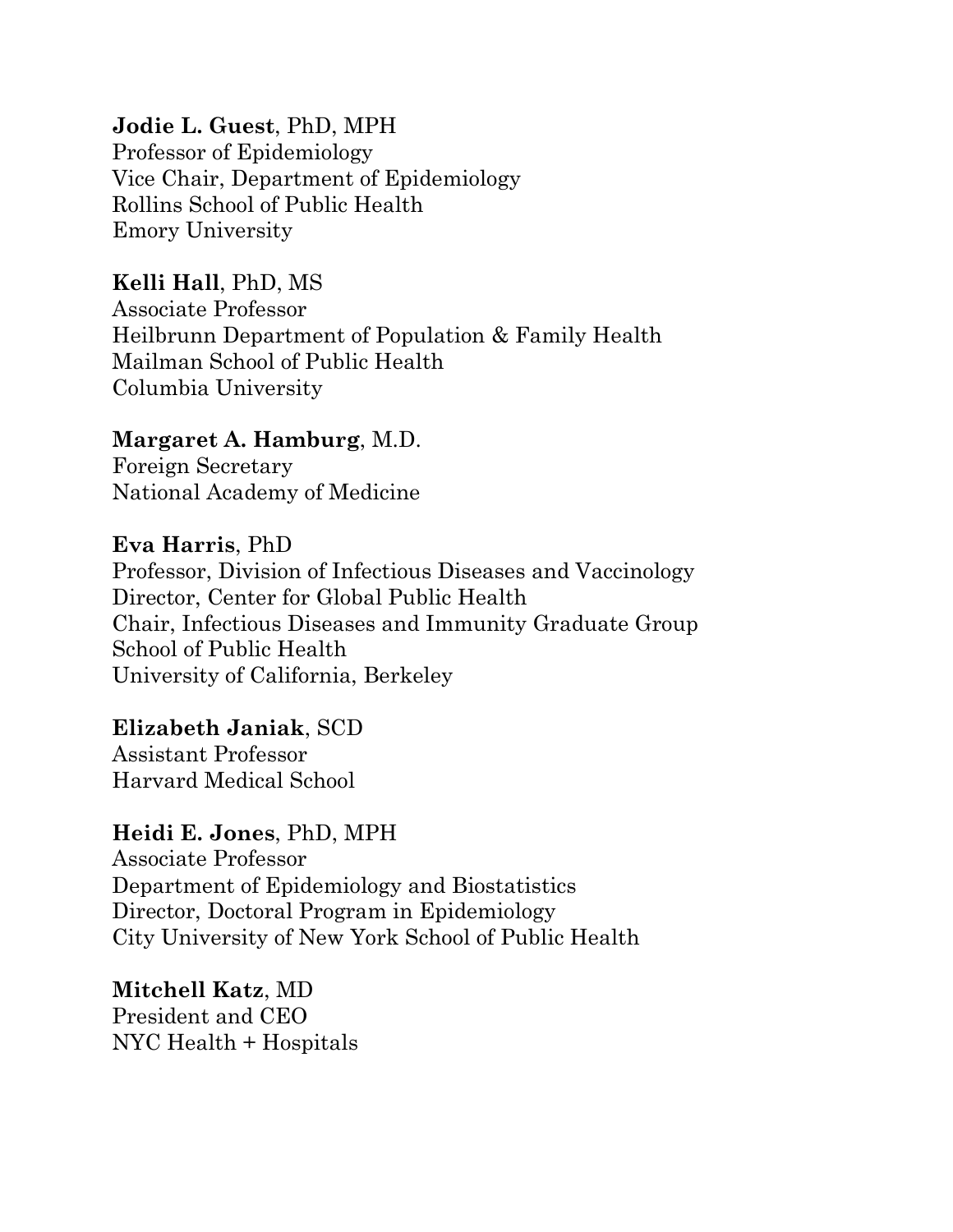### **Deborah Kaplan**, DrPH, MPH, R-PA

 Bureau of Maternal, Infant, and Reproductive Health Division of Family and Child Health NYC Department of Health and Mental Hygiene Assistant Commissioner

### **Nancy Krieger**, PhD

 Professor of Social Epidemiology Department of Social and Behavioral Sciences Harvard T.H. Chan School of Public Health Harvard University

### **Marc Lipsitch**, DPhil

 Professor of Epidemiology Director, Center for Communicable Disease Dynamics Harvard T.H. Chan School of Public Health Harvard University

### **Mark Lurie**, PhD

 Associate Professor of Epidemiology Brown School of Public Health Brown University

#### **Nicole Lurie**, MD, MSPH Independent

### **Michael Mina**, MD, PhD

 Department of Epidemiology Member, Center for Communicable Disease Dynamics Harvard T.H. Chan School of Public Health Assistant Professor Harvard University

#### **Gina Novick**, PhD, CNM, FACNM

 Associate Professor Yale School of Nursing Yale University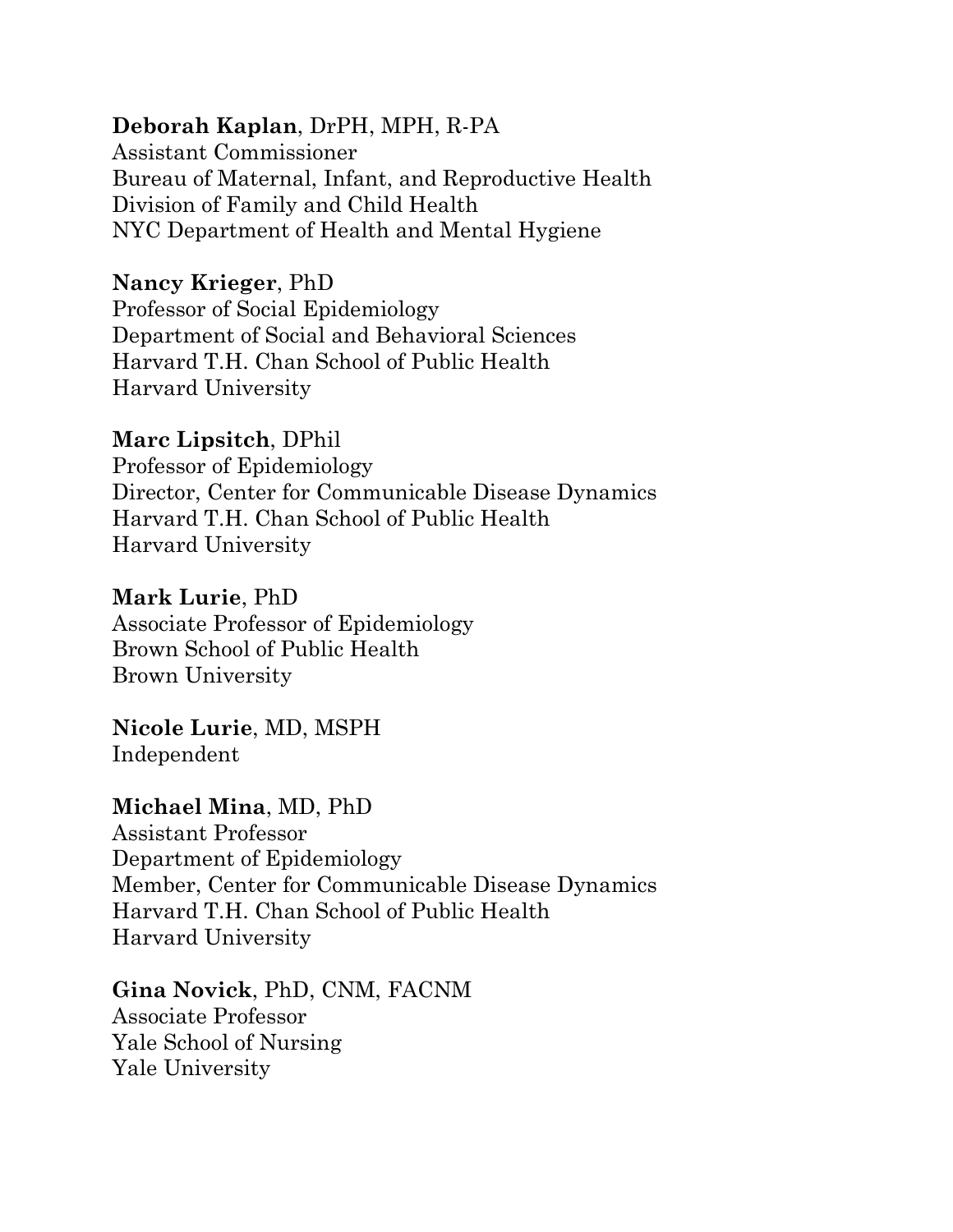### **Jennifer Nuzzo**, DrPH, SM

 Senior Scholar Johns Hopkins Center for Health Security Associate Professor Department of Epidemiology Johns Hopkins Bloomberg School of Public Health

### **Saad B. Omer**, MBBS, MPH, PhD, FIDSA

 Director, Yale Institute for Global Health Professor of Medicine (Infection Diseases), Yale School of Medicine Susan Dwight Bliss Professor of Epidemiology of Microbial Diseases Yale School of Public Health

### **Nancy S. Padian**, PhD, MS

 Adjunct Professor of Epidemiology UC Berkeley School of Public Health UCSF Institute of Health and Aging

### **Kimberly Powers**, PhD, MSPH

 Associate Professor of Epidemiology The University of North Carolina at Chapel Hill

#### **Leslie Roberts**, PhD, MSPH

 Mailman School of Public Health Columbia University Professor

### **Roger Rochat**, MD

 Global Health and Epidemiology Rollins School of Public Health Emory University Professor

#### **Joshua A. Salomon**, PhD

 Professor of Medicine Center for Health Policy Stanford University School of Medicine